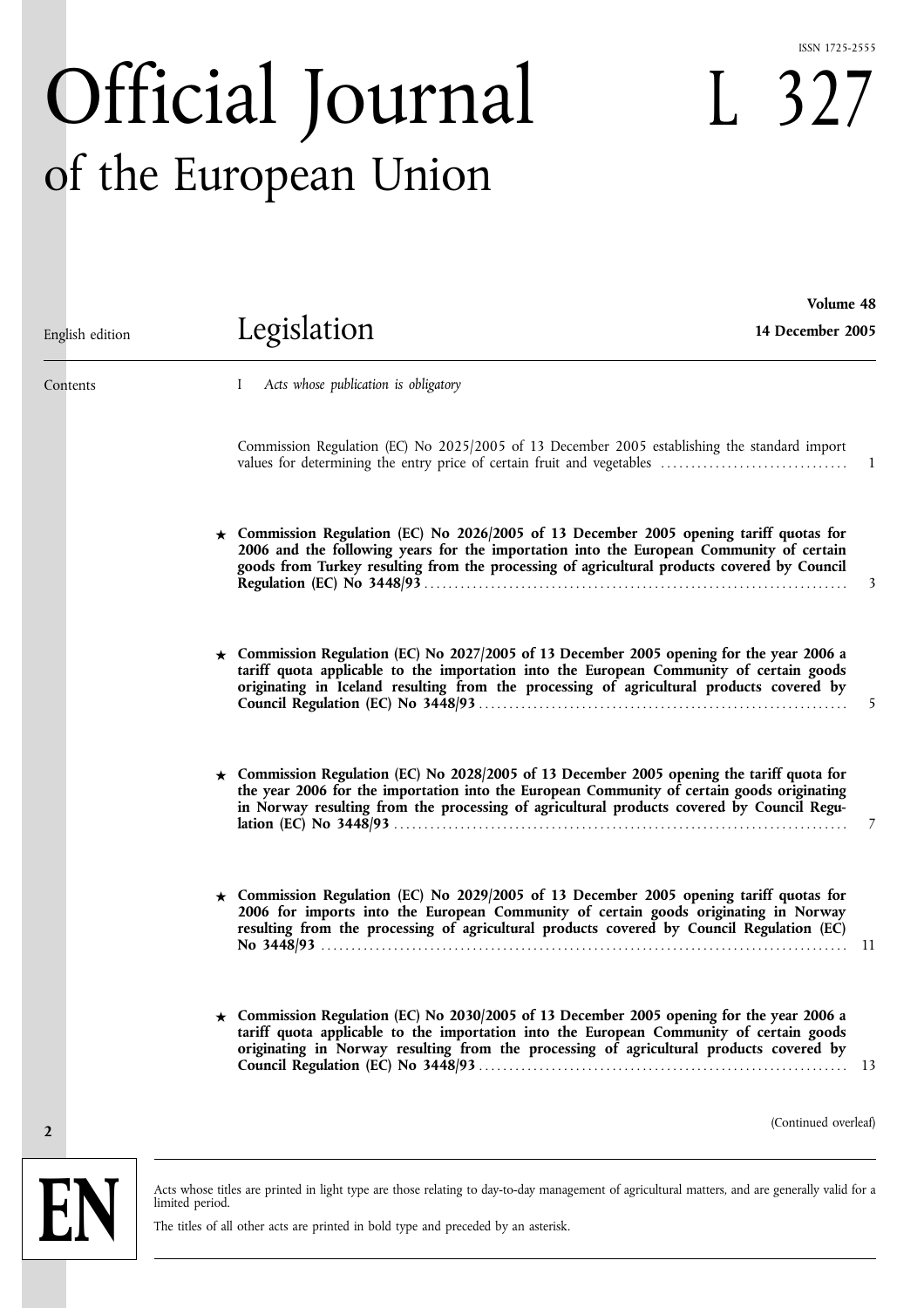#### Contents (continued)

- **★ Commission Regulation (EC) No 2031/2005 of 12 December 2005 establishing a prohibition of fishing for alfonsinos in ICES zone III, IV, V, VI, VII, VIII, IX, X, XII (Community waters and international waters) by vessels flying the flag of Spain** ........................................ 15
- **★ Commission Regulation (EC) No 2032/2005 of 12 December 2005 establishing a prohibition of fishing for black scabbardfish in ICES zones V, VI, VII, XII (Community waters and international waters) by vessels flying the flag of Spain** ............................................... 17
	- II *Acts whose publication is not obligatory*

#### **Council**

Information concerning the declarations by the French Republic and the Republic of Hungary **on their acceptance of the jurisdiction of the Court of Justice to give preliminary rulings on the acts referred to in Article 35 of the Treaty on European Union** ............................... 19

#### **Commission**

2005/887/EC:

**★ Commission Decision of 12 December 2005 amending Decisions 2004/695/EC and 2004/840/EC as regards the reallocation of the Community***'***s financial contribution to certain Member States for their programmes for the eradication and monitoring of animal diseases and for checks aimed at the prevention of zoonoses for 2005** *(notified under document number C(2005) 4792)* ............................................................................................. 20

*Acts adopted under Title V of the Treaty on European Union*

| ★ Council Common Position 2005/888/CFSP of 12 December 2005 concerning specific restrictive<br>measures against certain persons suspected of involvement in the assassination of former |  |
|-----------------------------------------------------------------------------------------------------------------------------------------------------------------------------------------|--|
| $\star$ Council Joint Action 2005/889/CFSP of 12 December 2005 on establishing a European Union                                                                                         |  |
| $\star$ Council Decision 2005/890/CFSP of 12 December 2005 implementing Common Position<br>2004/179/CFSP concerning restrictive measures against the leadership of the Transnistrian    |  |

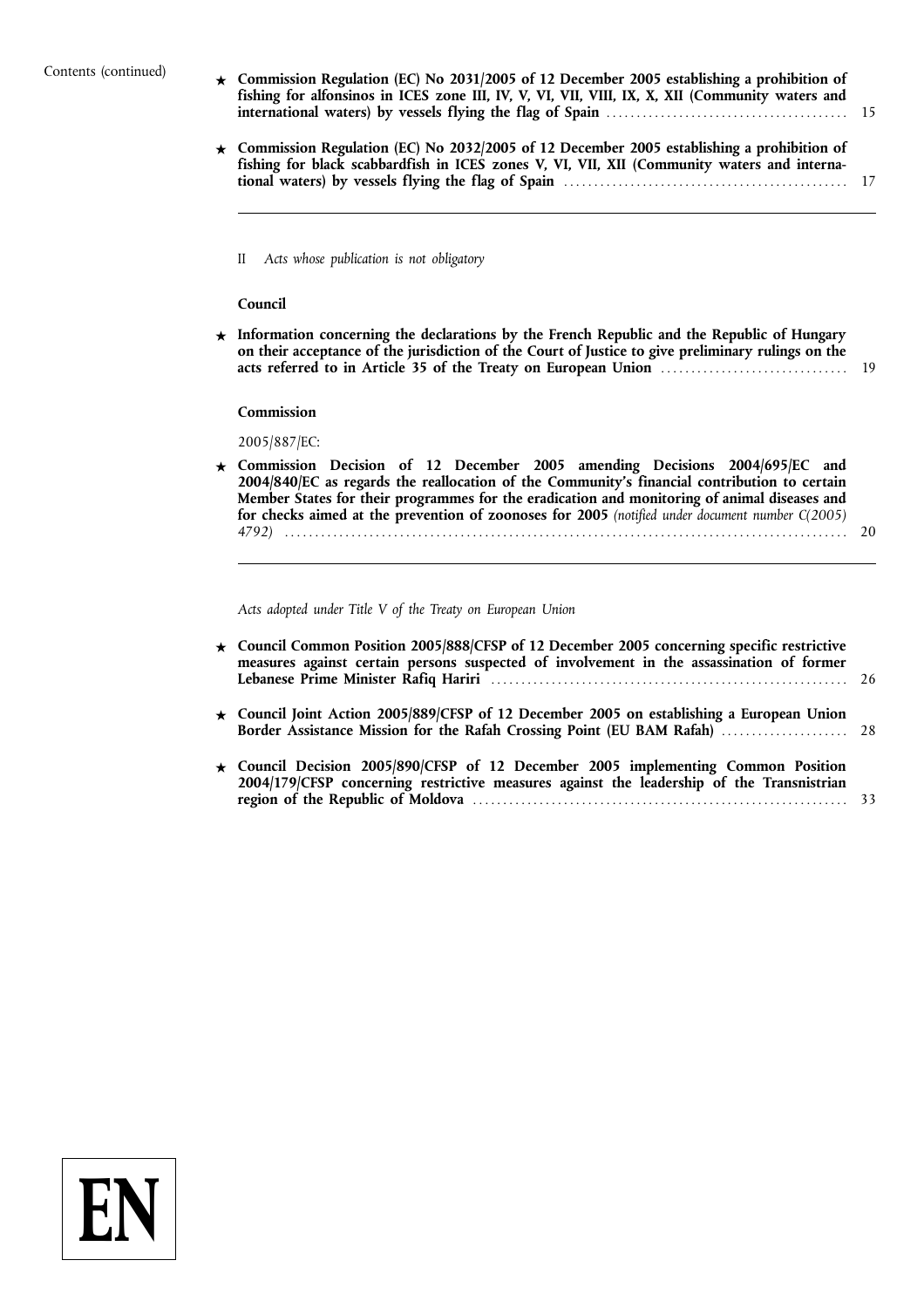I

*(Acts whose publication is obligatory)*

#### **COMMISSION REGULATION (EC) No 2025/2005**

#### **of 13 December 2005**

#### **establishing the standard import values for determining the entry price of certain fruit and vegetables**

THE COMMISSION OF THE EUROPEAN COMMUNITIES,

Having regard to the Treaty establishing the European Community,

Having regard to Commission Regulation (EC) No 3223/94 of 21 December 1994 on detailed rules for the application of the import arrangements for fruit and vegetables  $(1)$ , and in particular Article 4(1) thereof,

Whereas:

(1) Regulation (EC) No 3223/94 lays down, pursuant to the outcome of the Uruguay Round multilateral trade negotiations, the criteria whereby the Commission fixes the standard values for imports from third countries, in respect of the products and periods stipulated in the Annex thereto.

(2) In compliance with the above criteria, the standard import values must be fixed at the levels set out in the Annex to this Regulation,

HAS ADOPTED THIS REGULATION:

*Article 1*

The standard import values referred to in Article 4 of Regulation (EC) No 3223/94 shall be fixed as indicated in the Annex hereto.

*Article 2*

This Regulation shall enter into force on 14 December 2005.

This Regulation shall be binding in its entirety and directly applicable in all Member States.

Done at Brussels, 13 December 2005.

*For the Commission* J. M. SILVA RODRÍGUEZ *Director-General for Agriculture and Rural Development*

 $(1)$ 1) OJ L 337, 24.12.1994, p. 66. Regulation as last amended by Regulation (EC) No 386/2005 (OJ L 62, 9.3.2005, p. 3).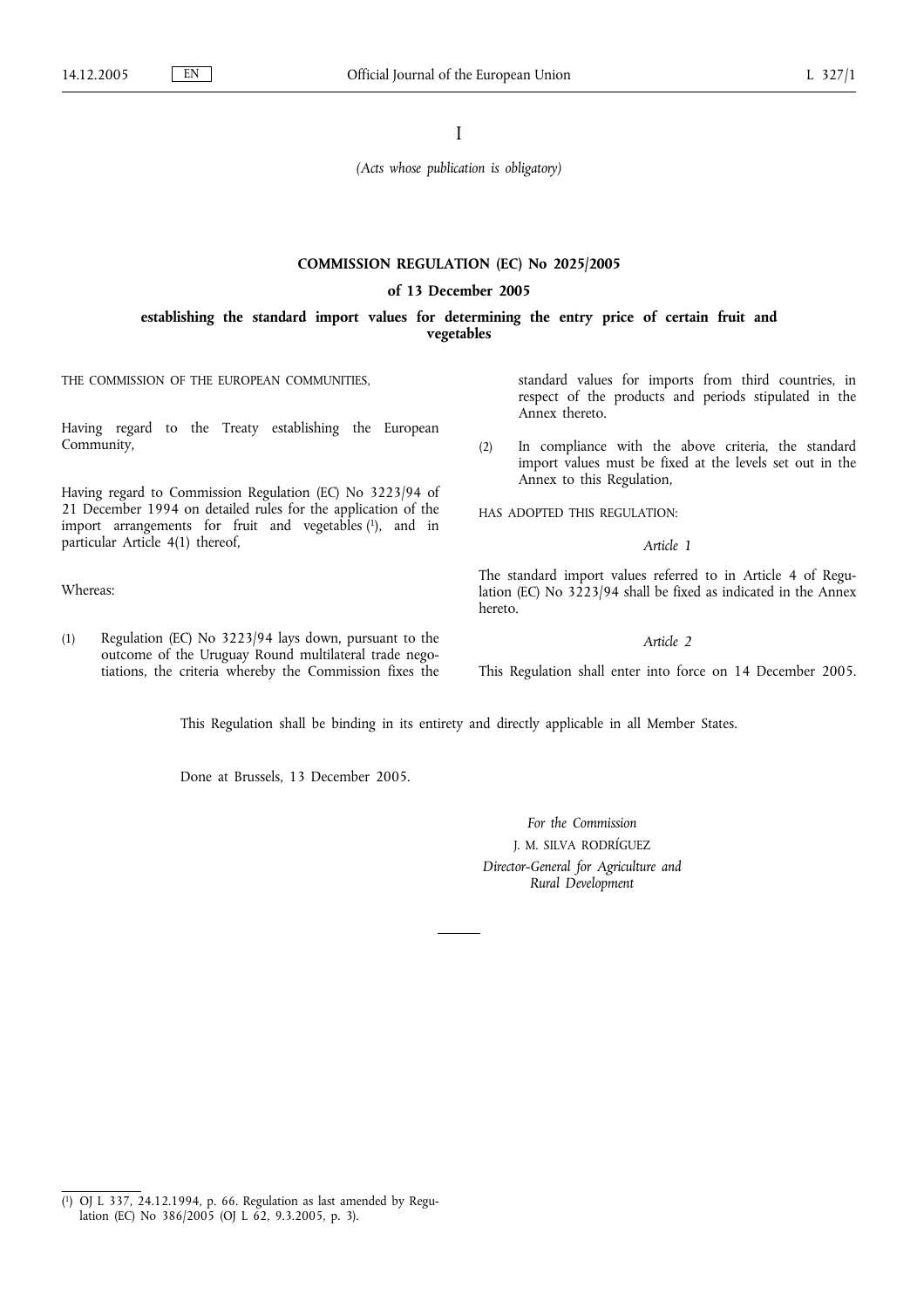## *(EUR/100 kg)* CN code Third country code (1) Standard import value  $0702\ 00\ 00$   $052$   $052$   $07,9$   $0702\ 00\ 00$   $07,9$  $\begin{array}{c|c} 204 & 49.7 \\ 212 & 88.1 \end{array}$ 212 88,1<br>999 68,6 68,6  $0707\ 00\ 05$   $052$   $140,7$   $190,7$   $052$   $140,7$   $59,8$ 204 59,8<br>999 100,3  $100,3$  $0709\,90\,70$   $052$   $144.7$   $107.8$  $\begin{array}{c|c} 204 & 107,8 \\ 999 & 126,3 \end{array}$  $126,3$  $0805\ 10\ 20$   $052$   $052$   $09,7$ <br> $204$   $70,8$ 204 70,8<br>388 22.0  $\begin{array}{c|c} 22.0 & 22.0 \\ 508 & 13.2 \end{array}$  $\begin{array}{c|c}\n 508 & 13,2 \\
 999 & 43,9\n\end{array}$ 43,9  $0805\ 20\ 10$   $052$   $204$   $73.9$   $59.3$  $\begin{array}{c|c}\n 204 & 59,3 \\
 999 & 66,6\n\end{array}$ 66,6 0805 20 30, 0805 20 50, 0805 20 70, 0805 20 90  $\begin{array}{c|c}\n 052 & 76,4 \\
 400 & 82,8\n\end{array}$  $400$  82,8<br>624 88.2 88,2 999 82,5  $0805\,50\,10$   $052$   $49,5$ <br>999  $49,5$  $49,5$  $0808\,10\,80$   $400$   $109.6$   $93.2$  $\begin{array}{c|c}\n404 \\
720\n\end{array}$  93,2  $\begin{array}{c|c}\n720 & 71.7 \\
999 & 91.5\n\end{array}$  $91,5$  $0808\ 20\ 50$   $052$   $104.1$   $104.5$   $104.5$  $400$ <br> $404$ <br> $53,1$ 404 53,1  $720$ <br>999 63,7<br>81,4 81,4

## **to Commission Regulation of 13 December 2005 establishing the standard import values for determining the entry price of certain fruit and vegetables**

 $(1)$ 1) Country nomenclature as fixed by Commission Regulation (EC) No 750/2005 (OJ L 126, 19.5.2005, p. 12). Code '999' stands for 'of other origin'.

#### *ANNEX*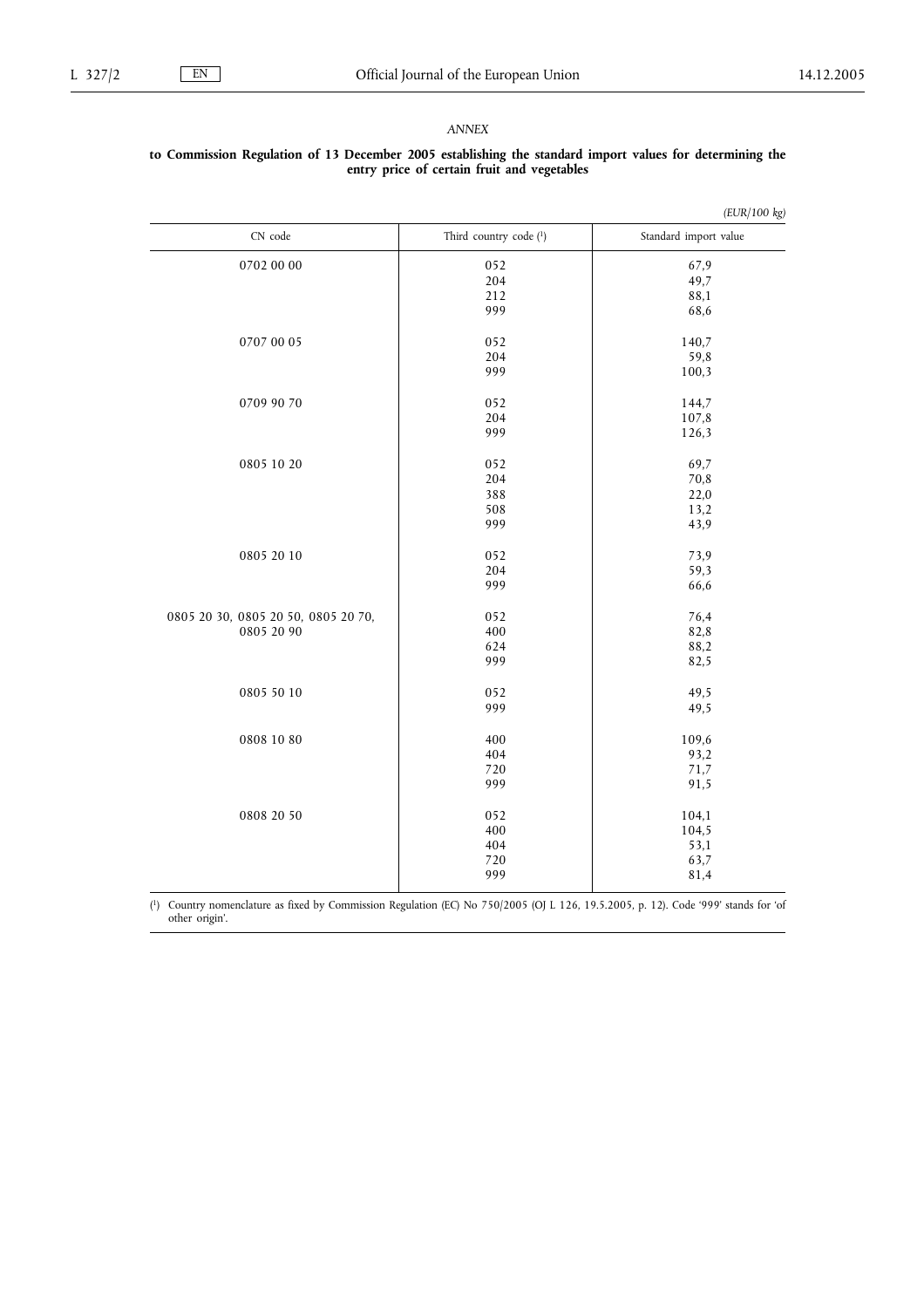#### **COMMISSION REGULATION (EC) No 2026/2005**

**of 13 December 2005**

**opening tariff quotas for 2006 and the following years for the importation into the European Community of certain goods from Turkey resulting from the processing of agricultural products covered by Council Regulation (EC) No 3448/93**

THE COMMISSION OF THE EUROPEAN COMMUNITIES,

Having regard to the Treaty establishing the European Community,

Having regard to Council Regulation (EC) No 3448/93 of 6 December 1993 laying down the trade arrangements applicable to certain goods resulting from the processing of agricultural products (1), in particular Article 7(2) thereof,

Whereas:

- (1) Decision (EC) No 1/97 of the EC-Turkey Association Council of 29 April 1997 on the arrangements applicable to certain processed agricultural products (2) establishes, in order to encourage the development of trade in accordance with the objectives of the Customs Union, an annual quota in terms of value in respect of certain pasta products imported into the Community from Turkey. This quota should be opened for 2006 and the years thereafter. The admission to its benefit should be subject to the A.TR. movement certificate provided for in Decision No 1/2001 of the EC-Turkey Customs Cooperation Committee of 28 March 2001 amending Decision No 1/96 laying down detailed rules for the application of Decision No  $1/95$  of the EC-Turkey Association Council <sup>(3)</sup>.
- (2) Commission Regulation (EEC) No 2454/93 of 2 July 1993 laying down provisions for the implementation of Council Regulation (EEC) No 2913/92 establishing the Community Customs Code (4), lays down rules for the management of tariff quotas. It is appropriate to provide that the tariff quotas opened by this Regulation are to be managed in accordance with those rules.

(3) The measures provided for in this Regulation are in accordance with the opinion of the Management Committee for horizontal questions concerning trade in processed agricultural products not listed in Annex I,

HAS ADOPTED THIS REGULATION:

#### *Article 1*

The annual Community tariff quotas for the importation of the goods from Turkey set out in the Annex are opened for the period from 1 January to 31 December 2006 and from 1 January to 31 December of the following years under the conditions set out in that Annex.

Admission to the benefit of those tariff quotas shall be subject to the presentation of an A.TR. movement certificate in accordance with Decision No 1/2001 of the EC-Turkey Customs Cooperation Committee.

#### *Article 2*

The Community tariff quotas referred to in Article 1 shall be managed by the Commission in accordance with Articles 308a, 308b and 308c of Regulation (EEC) No 2454/93.

#### *Article 3*

This Regulation shall enter into force on the third day following its publication in the *Official Journal of the European Union*.

It shall be applicable from 1 January 2006.

This Regulation shall be binding in its entirety and directly applicable in all Member States.

Done at Brussels, 13 December 2005.

*For the Commission* Günter VERHEUGEN *Vice-President*

<sup>(</sup> 1) OJ L 318, 20.12.1993, p. 18. Regulation as last amended by Regulation (EC) No 2580/2000 (OJ L 298, 25.11.2000, p. 5).

<sup>(</sup> 2) OJ L 126, 17.5.1997, p. 26.

<sup>(</sup> 3) OJ L 98, 7.4.2001, p. 31.

<sup>(</sup> 4) OJ L 253, 11.10.1993, p. 1. Regulation as last amended by Regulation (EC) No 883/2005 (OJ L 148, 11.6.2005, p. 5).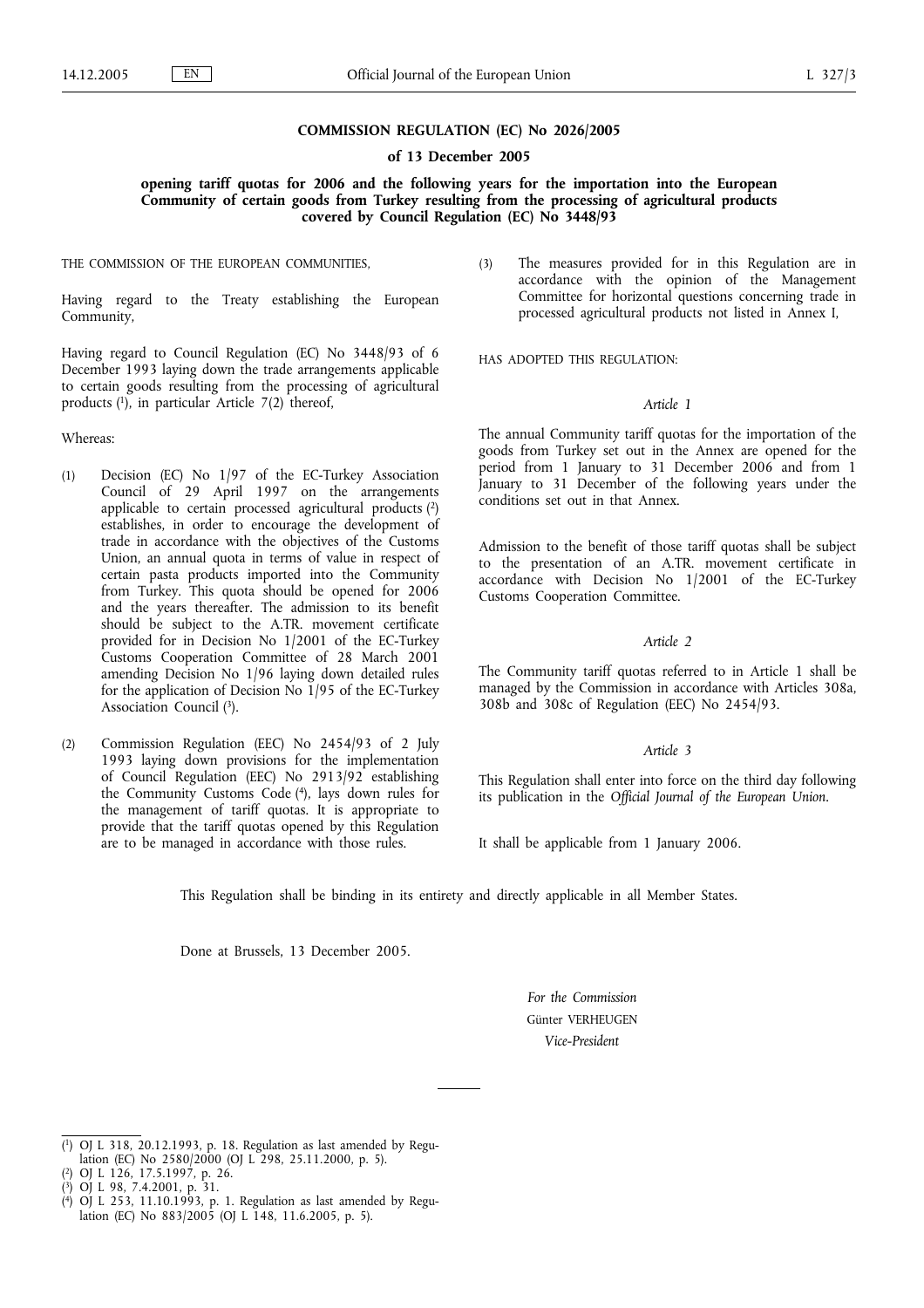| Order<br>number | CN code               | Description                                          | Ouota           | Rate of duty applicable |
|-----------------|-----------------------|------------------------------------------------------|-----------------|-------------------------|
| 09.0205         | 1902 11 00<br>1902 19 | Uncooked pasta, not stuffed or<br>otherwise prepared | EUR 2.5 million | EUR 10,67/100 kg net    |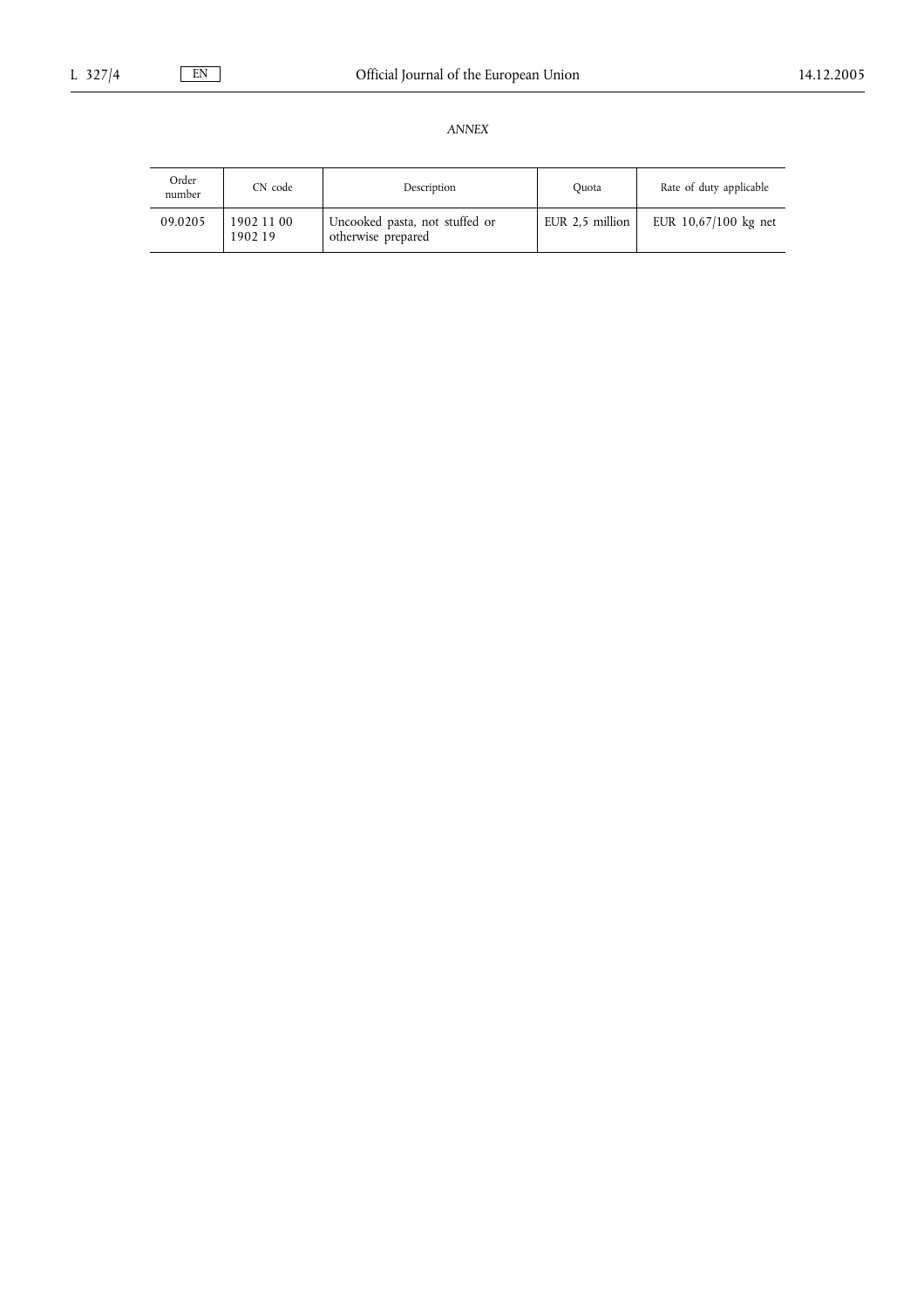#### **COMMISSION REGULATION (EC) No 2027/2005**

**of 13 December 2005**

**opening for the year 2006 a tariff quota applicable to the importation into the European Community of certain goods originating in Iceland resulting from the processing of agricultural products covered by Council Regulation (EC) No 3448/93**

THE COMMISSION OF THE EUROPEAN COMMUNITIES,

Having regard to the Treaty establishing the European Community,

Having regard to Council Regulation (EC) No 3448/93 of 6 December 1993 laying down the trade arrangements applicable to certain goods resulting from the processing of agricultural products  $(1)$ , and, in particular, Article 7(2) thereof,

Having regard to Council Decision 1999/492/EC of 21 June 1999 concerning the conclusion of an Agreement in the form of an exchange of letters between the European Community, of the one part, and the Republic of Iceland, of the other part, on Protocol 2 to the Agreement between the European Economic Community and the Republic of Iceland (2), and, in particular Article 2 thereof,

Whereas:

- (1) The Agreement in the form of an exchange of letters between the European Community, of the one part, and the Republic of Iceland, of the other part, on Protocol 2 to the Agreement between the European Economic Community and the Republic of Iceland, approved by Decision 1999/492/EC, provides for an annual tariff quota for imports from Iceland of sugar confectionery products and chocolate and other food preparations containing cocoa. It is necessary to open that quota for 2006.
- (2) Commission Regulation (EEC) No 2454/93 of 2 July 1993 laying down provisions for the implementation

of Council Regulation (EEC) No 2913/92 establishing the Community Customs Code (3), lays down rules for the management of tariff quotas. It is appropriate to provide that the tariff quota opened by this Regulation is to be managed in accordance with those rules.

(3) The measures provided for in this Regulation are in accordance with the opinion of the Management Committee for horizontal questions concerning trade in processed agricultural products not listed in Annex I,

HAS ADOPTED THIS REGULATION:

#### *Article 1*

From 1 January to 31 December 2006, the goods originating in Iceland and imported into the Community which are listed in the Annex shall be subject to the duties set out in that Annex within the limits of the annual quota indicated therein.

#### *Article 2*

The tariff quota referred to in Article 1 shall be managed by the Commission in accordance with Articles 308a, 308b and 308c of Regulation (EEC) No 2454/93.

#### *Article 3*

This Regulation shall enter into force on the third day following its publication in the *Official Journal of the European Union*.

It shall be applicable from 1 January 2006.

This Regulation shall be binding in its entirety and directly applicable in all Member States.

Done at Brussels, 13 December 2005.

*For the Commission* Günter VERHEUGEN *Vice-President*

<sup>(</sup> 1) OJ L 318, 20.12.1993, p. 18. Regulation as last amended by Regulation (EC) No 2580/2000 (OJ L 298, 25.11.2000, p. 5).

<sup>(</sup> 2) OJ L 192, 24.7.1999, p. 47.

<sup>(</sup> 3) OJ L 253, 11.10.1993, p. 1. Regulation as last amended by Regulation (EC) No 883/2005 (OJ L 148, 11.6.2005, p. 5).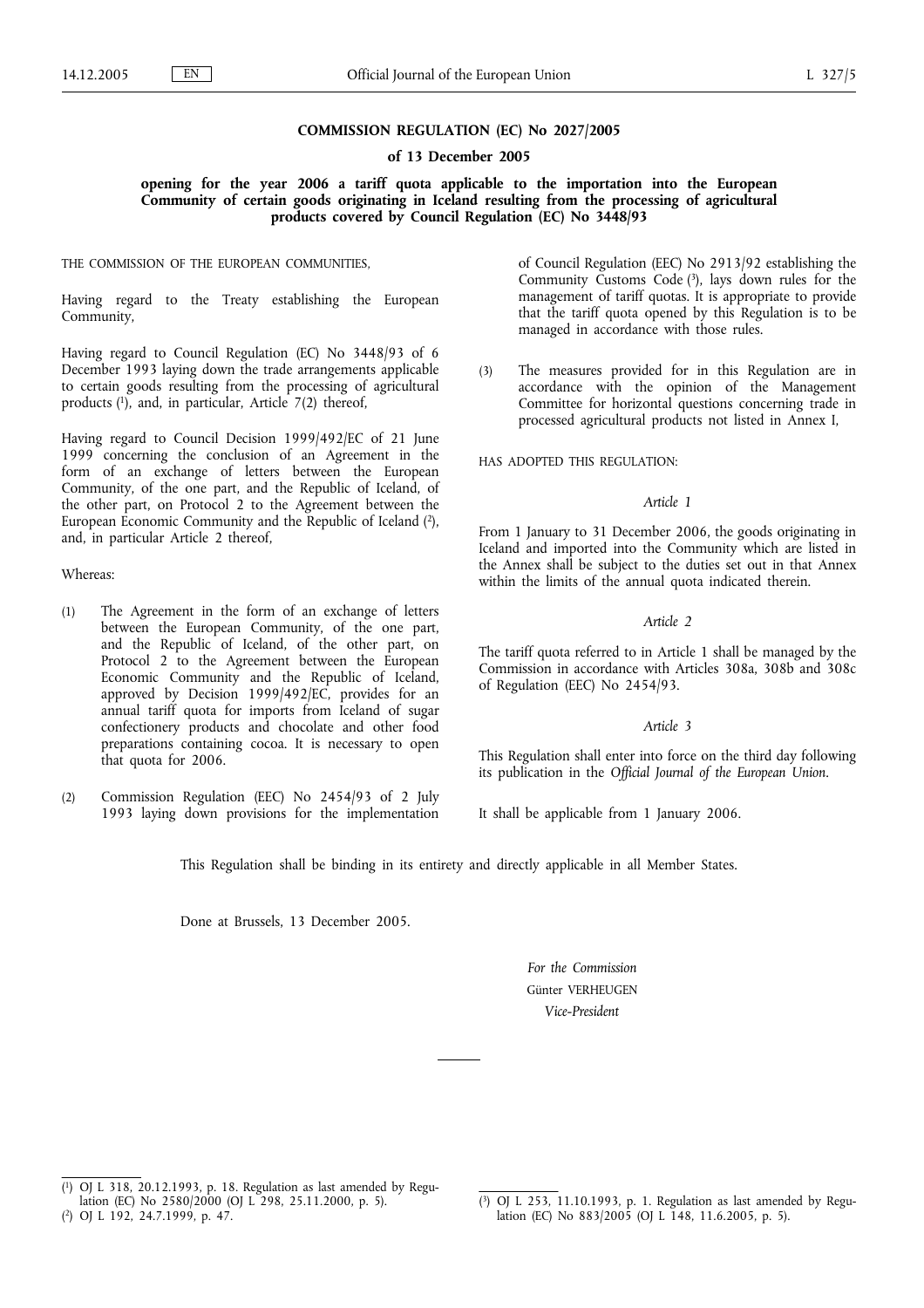| Order No | CN code                                                                                                                                                | Description                                                                                                                   | Quota      | Rate of duty applicable                                                                       |
|----------|--------------------------------------------------------------------------------------------------------------------------------------------------------|-------------------------------------------------------------------------------------------------------------------------------|------------|-----------------------------------------------------------------------------------------------|
| 09.0799  | 1704 90 10<br>1704 90 30<br>1704 90 51<br>1704 90 55<br>1704 90 61<br>1704 90 65<br>1704 90 71<br>1704 90 75<br>1704 90 81<br>1704 90 99               | Sugar confectionary (including white<br>chocolate) not containing cocoa,<br>falling within CN code 1704 90                    |            |                                                                                               |
|          | 1806 32 10<br>1806 32 90<br>1806 90 11<br>1806 90 19<br>1806 90 31<br>1806 90 39<br>1806 90 50<br>1806 90 60<br>1806 90 70<br>1806 90 90<br>1905 31 11 | Chocolate and other food preparations<br>containing cocoa falling within CN<br>codes 1806 32, 1806 90, 1905 31<br>and 1905 32 | 500 tonnes | 50 % of the rate of duty<br>for third countries (*)<br>up to a maximum of<br>35,15 EUR/100 kg |
|          | 1905 31 19<br>1905 31 30<br>1905 31 91<br>1905 31 99<br>1905 32 11<br>1905 32 19<br>1905 32 91<br>1905 32 99                                           |                                                                                                                               |            |                                                                                               |

(\*) Rate of duty for third countries: rate consisting of the *ad valorem* duty plus, where appropriate, the agricultural component, limited to the maximum rate where provided for in the Common Customs Tariff.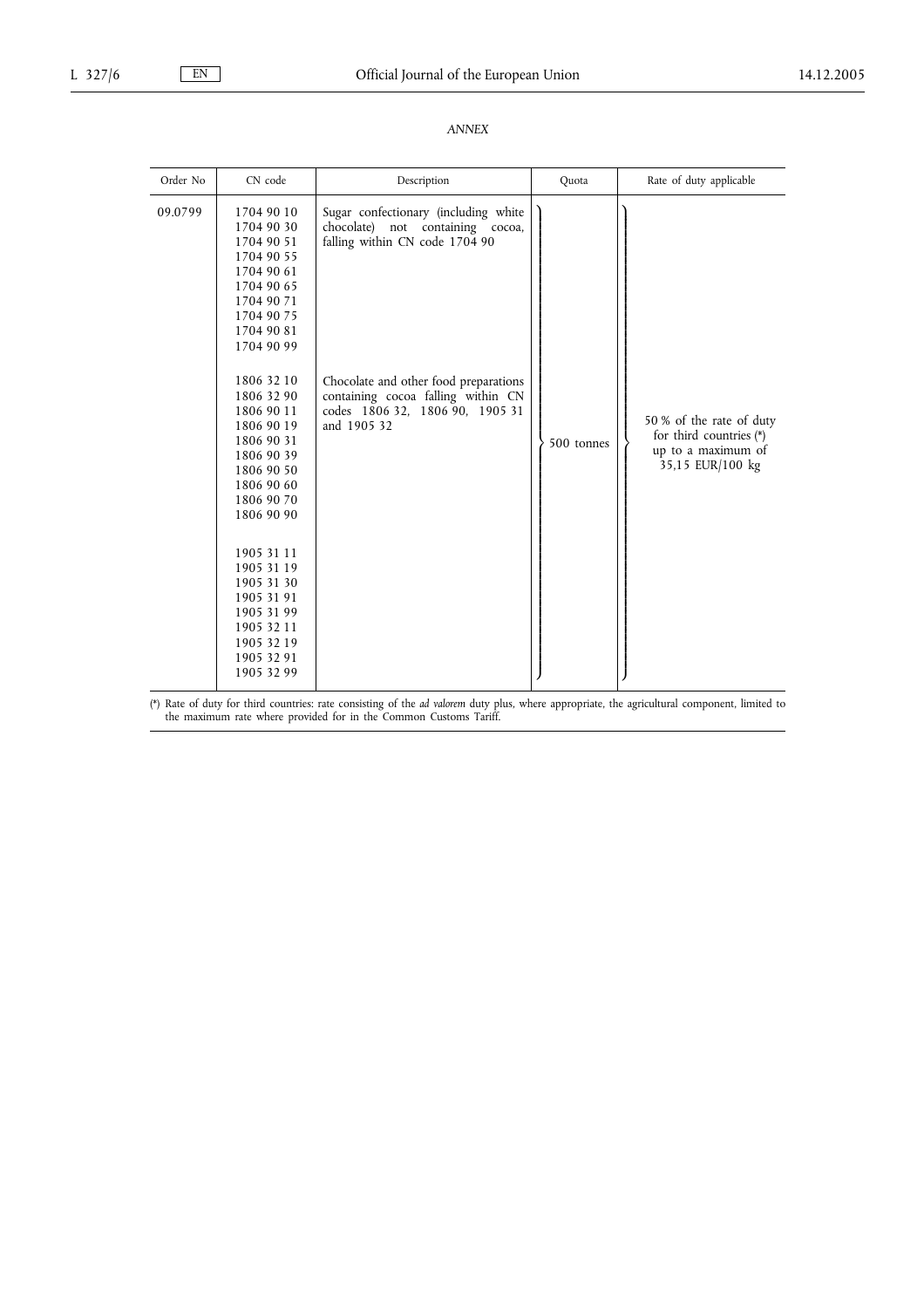#### **COMMISSION REGULATION (EC) No 2028/2005**

#### **of 13 December 2005**

**opening the tariff quota for the year 2006 for the importation into the European Community of certain goods originating in Norway resulting from the processing of agricultural products covered by Council Regulation (EC) No 3448/93**

THE COMMISSION OF THE EUROPEAN COMMUNITIES,

Having regard to the Treaty establishing the European Community,

Having regard to Council Regulation (EC) No 3448/93 of 6 December 1993 laying down the trade arrangements applicable to certain goods resulting from the processing of agricultural products  $(1)$ , and in particular, Article 7(2) thereof,

Having regard to Council Decision 2004/859/EC of 25 October 2004 concerning the conclusion of an Agreement in the form of an Exchange of Letters between the European Community and the Kingdom of Norway on Protocol 2 to the bilateral Free Trade Agreement between the European Economic Community and the Kingdom of Norway (2), and in particular Article 3 thereof,

Whereas:

- (1) Protocol 2 to the bilateral Free Trade Agreement between the European Economic Community and the Kingdom of Norway  $(3)$ , and Protocol 3 to the EEA Agreement  $(4)$ , determine the trade arrangements for certain agricultural and processed agricultural products between the Contracting Parties.
- (2) Protocol 3 to the EEA Agreement, as amended by Decision 138/2004 of the EEA Joint Committee  $(5)$ , provides for a zero duty applying to certain waters containing added sugar or other sweetening matter or flavoured, classified under CN code 2202 10 00 and certain other non-alcoholic beverages containing sugar, classified under CN code ex 2202 90 10.
- (3) The zero duty for the waters and other beverages in question has been temporarily suspended for Norway by the Agreement in the form of an Exchange of

- ( 4) OJ L 22, 24.1.2002, p. 37.
- ( 5) OJ L 342, 18.11.2004, p. 30.

Letters between the European Community and the Kingdom of Norway on Protocol 2 to the bilateral free trade Agreement between the European Economic Community and the Kingdom of Norway  $(6)$ , hereinafter referred to as 'the Agreement', approved by Decision 2004/859/EC. According to point IV of the Agreed Minutes of the Agreement, duty free imports of goods of the CN codes 2202 10 00 and ex 2202 90 10 originating in Norway are to be permitted only within the limits of a duty free quota while a duty is to be paid for imports outside the quota allocation.

- (4) It is necessary to open the tariff quota for the year 2006 for the soft drinks in question. According to statistics provided to the Commission, the annual quota for 2005 for the products in question opened by Commission Regulation (EC) No  $2185/2004$  (7) has been exhausted on 31 October 2005. Pursuant to Point IV of the Agreed Minutes of the Agreement the tariff quota for 2006 should therefore be increased by 10 %.
- (5) Commission Regulation (EEC) No 2454/93 of 2 July 1993 laying down provisions for the implementation of Council Regulation (EEC) No 2913/92 establishing the Community Customs Code (8), lays down rules for the management of tariff quotas. It is appropriate to provide that the tariff quota opened by this Regulation is to be managed in accordance with those rules.
- (6) To ensure an appropriate management of the tariff quota in the interest of operators, the benefit of the exoneration of the duties within the quota should be made temporarily conditional upon the presentation to the Community customs authorities of a certificate issued by the Norwegian authorities.
- (7) The measures provided for in this Regulation are in accordance with the opinion of the Management Committee for horizontal questions concerning trade in processed products not listed in Annex I,

<sup>(</sup> 1) OJ L 318, 20.12.1993, p. 18. Regulation as last amended by Regulation (EC) No 2580/2000 (OJ L 298, 25.11.2000, p. 5).

<sup>(</sup> 2) OJ L 370, 17.12.2004, p. 70.

<sup>(</sup> 3) OJ L 171, 27.6.1973, p. 1.

<sup>(</sup> 6) OJ L 370, 17.12.2004, p. 72.

<sup>(</sup> 7) OJ L 373, 21.12.2004, p. 10.

<sup>(</sup> 8) OJ L 253, 11.10.1993, p. 1. Regulation as last amended by Regulation (EC) No 883/2005 (OJ L 148, 11.6.2005, p. 5).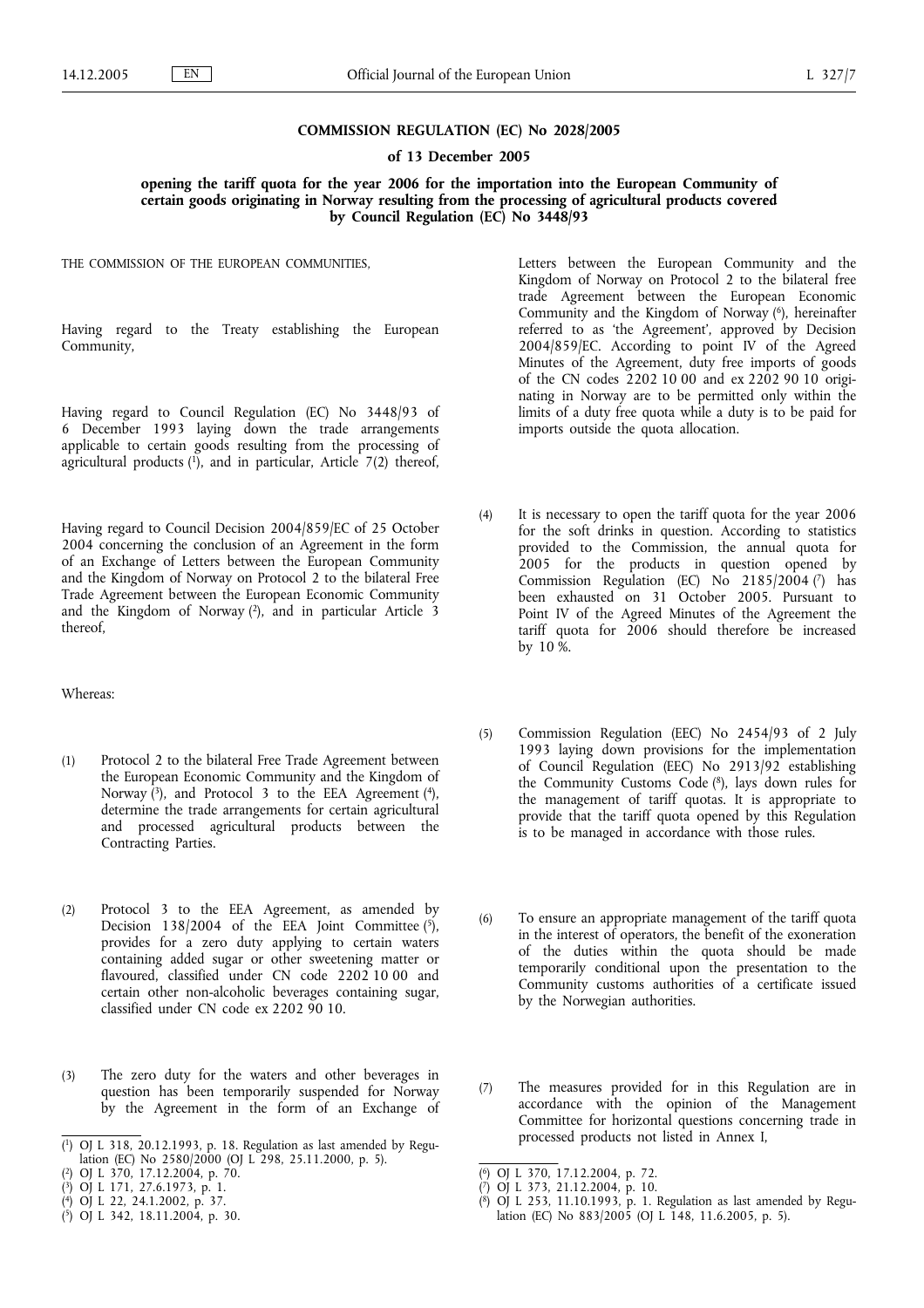HAS ADOPTED THIS REGULATION:

#### *Article 1*

1. For 1 January to 31 December 2006, the Community tariff quota set out in Annex I is opened for the goods originating in Norway which are listed in that Annex under the conditions specified therein.

2. The rules of origin mutually applicable to the goods set out in Annex I shall be as set out in Protocol 3 of the bilateral Free Trade Agreement between the European Economic Community and the Kingdom of Norway.

3. The benefit from the exoneration of the duties within the tariff quota set out in Annex I shall be made conditional upon the presentation to the Community customs authorities of the certificate the form of which is set out in Annex II, as issued to the exporters by the Norwegian authorities in one of the Community languages.

4. For quantities imported above the quota volume or for which the certificate referred to in paragraph 3 has not been presented, a duty of 0,047 EUR/litre shall apply.

#### *Article 2*

The Community tariff quota referred to in Article 1(1) shall be managed by the Commission in accordance with Articles 308a, 308b and 308c of Regulation (EEC) No 2454/93.

#### *Article 3*

This Regulation shall enter into force on the third day following its publication in the *Official Journal of the European Union*.

It shall be applicable from 1 January 2006.

This Regulation shall be binding in its entirety and directly applicable in all Member States.

Done at Brussels, 13 December 2005.

*For the Commission* Günter VERHEUGEN *Vice-President*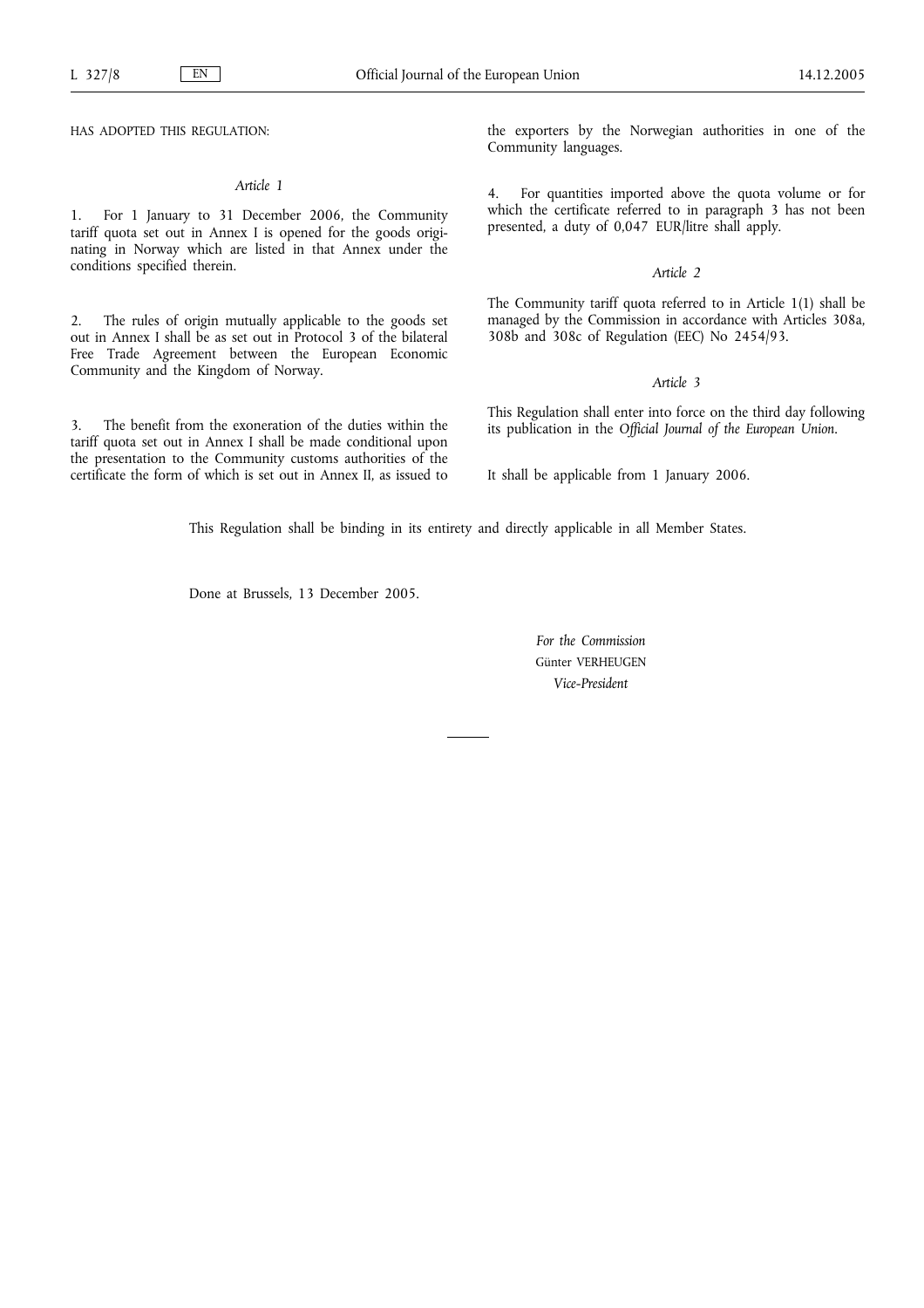## *ANNEX I*

## **Tariff Quota applicable upon import into the Community of goods originating in Norway**

| Order No | CN code       | Product description                                                                                                                                                | Annual Quota<br>Volume for 2006 | Rate of duty<br>applicable within<br>the limits of<br>the quota | Rate of the duty<br>applicable above<br>the quota volume |
|----------|---------------|--------------------------------------------------------------------------------------------------------------------------------------------------------------------|---------------------------------|-----------------------------------------------------------------|----------------------------------------------------------|
| 09.0709  | 2202 10 00    | Waters, including mineral<br>$\hspace{0.1mm}-\hspace{0.1mm}$<br>waters and aerated waters,<br>containing added sugar or<br>other sweetening matter or<br>flavoured | 15,73 million litres            | Exemption                                                       | $0.047$ EUR/litre                                        |
|          | ex 2202 90 10 | other non-alcoholic beverages<br>containing sugar (sucrose or<br>invert sugar)                                                                                     |                                 |                                                                 |                                                          |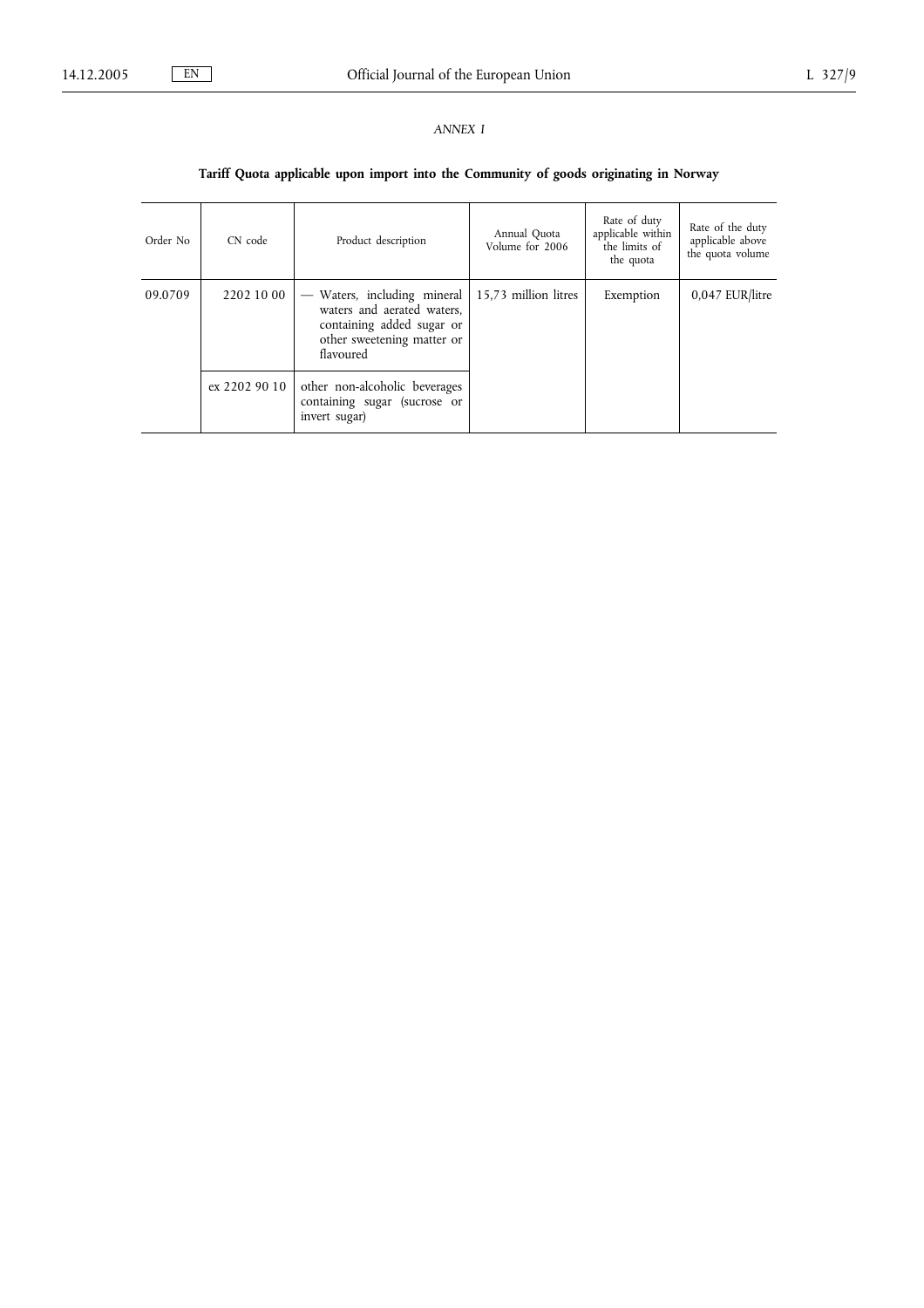## *ANNEX II*

## **Certificate for the duty free admission to the Community of waters classified under CN code 2202 10 00 and ex 2202 90 10**

| 1. Exporter (name, full address)                                                                                                                                                                                                                                                                                                                                          |                                       | 2. Serial No of issue<br>ORIGINAL                                                                                                         |             |                                |                                  |           |
|---------------------------------------------------------------------------------------------------------------------------------------------------------------------------------------------------------------------------------------------------------------------------------------------------------------------------------------------------------------------------|---------------------------------------|-------------------------------------------------------------------------------------------------------------------------------------------|-------------|--------------------------------|----------------------------------|-----------|
| 3. Consignee (name, full address)                                                                                                                                                                                                                                                                                                                                         |                                       | <b>CERTIFICATE</b><br>For the duty free admission to the Community<br>of waters classified under CN code<br>2202 10 00 and ex: 2202 90 10 |             |                                |                                  |           |
| 4. Number and date of invoice                                                                                                                                                                                                                                                                                                                                             | 5. Country of origin<br><b>NORWAY</b> |                                                                                                                                           |             | 6. Member State of destination |                                  |           |
| <b>IMPORTANT</b><br>The original and, where appropriate, a copy of the certificate must be presented to the customs office in the Community at the time when the<br>product is being put into free circulation.                                                                                                                                                           |                                       |                                                                                                                                           |             |                                |                                  |           |
| 7. CN code (10 digits)                                                                                                                                                                                                                                                                                                                                                    |                                       |                                                                                                                                           |             |                                |                                  |           |
| 8. Marks, numbers, number and kind of packages in the exported quantity                                                                                                                                                                                                                                                                                                   |                                       |                                                                                                                                           |             | 9. Volume (litres)             |                                  |           |
| 10. IT IS HEREBY CERTIFIED that the particulars set out above are accurate and comply with the Agreement in the form of an Exchange of Letters<br>between the European Community, of the one part, and the Kingdom of Norway, of the other part, on Protocol 2 to the bilateral Free Trade<br>Agreement between the European Economic Community and the Kingdom of Norway |                                       |                                                                                                                                           |             |                                |                                  |           |
|                                                                                                                                                                                                                                                                                                                                                                           |                                       |                                                                                                                                           | Place: Oslo | 2006<br>Year                   | $\mathbf{X} \mathbf{X}$<br>Month | XX<br>Day |
| 11. Issuing agency<br>Norwegian Agricultural Authority<br>Postboks 8140 Dep.<br>N-0033 Oslo, Norway                                                                                                                                                                                                                                                                       |                                       | (Signature and stamp of issuing agency)                                                                                                   |             |                                |                                  |           |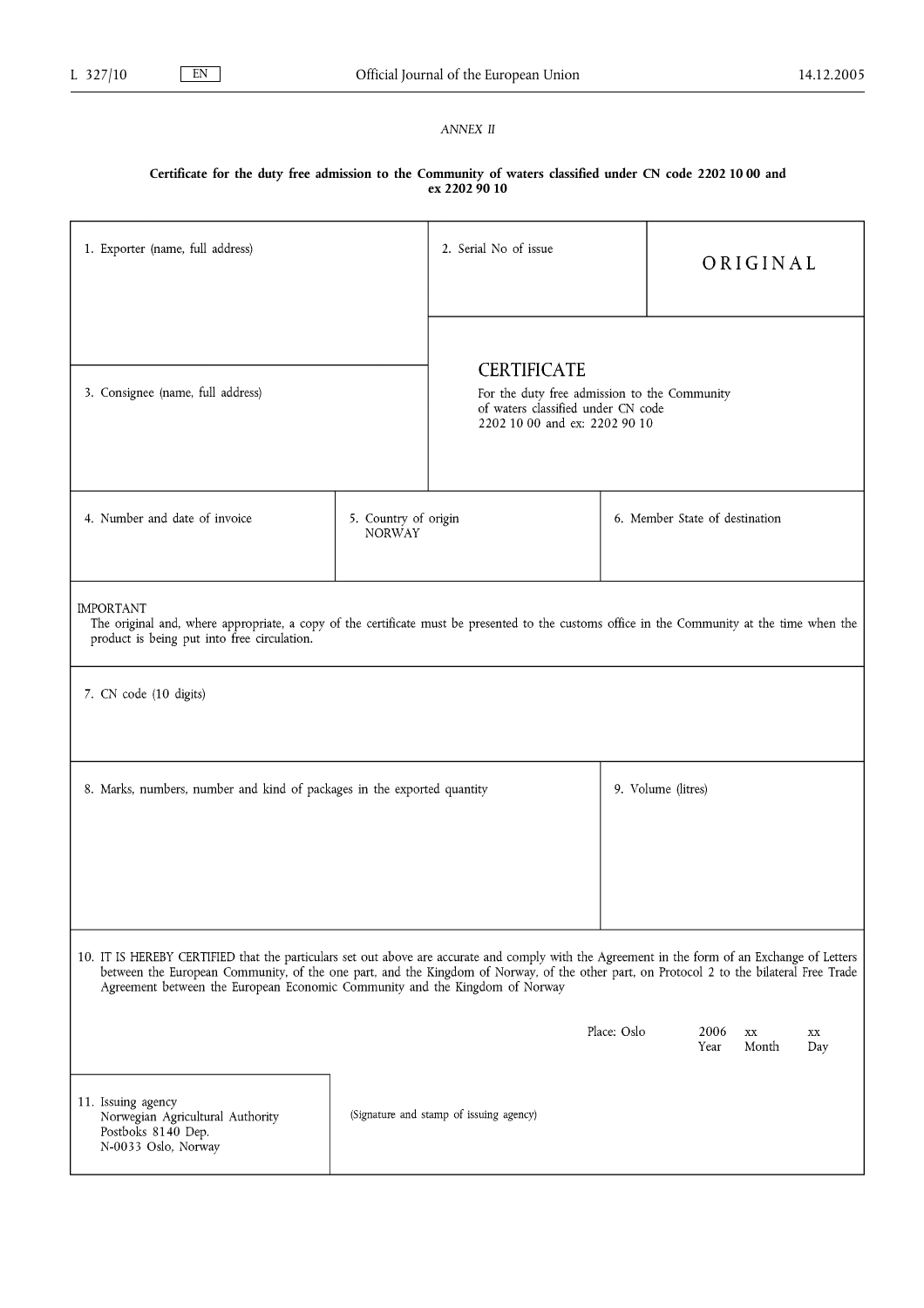#### **COMMISSION REGULATION (EC) No 2029/2005**

**of 13 December 2005**

**opening tariff quotas for 2006 for imports into the European Community of certain goods originating in Norway resulting from the processing of agricultural products covered by Council Regulation (EC) No 3448/93**

THE COMMISSION OF THE EUROPEAN COMMUNITIES,

Having regard to the Treaty establishing the European Community,

Having regard to Council Regulation (EC) No 3448/93 of 6 December 1993 laying down the trade arrangements applicable to certain goods resulting from the processing of agricultural products  $(1)$ , and in particular Article  $7(2)$  thereof,

Having regard to Council Decision 2004/859/EC of 25 October 2004 concerning the conclusion of an Agreement in the form of an Exchange of Letters between the European Community and the Kingdom of Norway concerning Protocol 2 to the bilateral Free Trade Agreement between the European Economic Community and the Kingdom of Norway (2), and in particular Article 2 thereof,

Whereas:

- (1) The Agreement in the form of an Exchange of Letters between the European Community and the Kingdom of Norway concerning Protocol 2 to the bilateral Free Trade Agreement between the European Economic Community and the Kingdom of Norway provides in point III for annual tariff quotas for imports of certain goods originating in Norway. It is necessary to open these quotas for 2006.
- (2) Commission Regulation (EEC) No 2454/93 of 2 July 1993 laying down provisions for the implementation

of Council Regulation (EEC) No 2913/92 establishing the Common Customs Code  $(3)$ , lays down rules for the management of tariff quotas. It is appropriate to provide that the tariff quotas opened by this Regulation are to be managed in accordance with those rules.

(3) The measures provided for in this Regulation are in accordance with the opinion of the Management Committee for horizontal questions concerning trade in processed agricultural products not listed in Annex I,

HAS ADOPTED THIS REGULATION:

#### *Article 1*

The Community tariff quotas for the goods originating in Norway which are listed in Annex shall be opened for 1 January to 31 December 2006.

#### *Article 2*

The Community tariff quotas referred to in Article 1 shall be managed by the Commission in accordance with Articles 308a, 308b and 308c of Regulation (EEC) No 2454/93.

#### *Article 3*

This Regulation shall enter into force on the third day following its publication in the *Official Journal of the European Union*.

It shall be applicable from 1 January 2006.

This Regulation shall be binding in its entirety and directly applicable in all Member States.

Done at Brussels, 13 December 2005.

*For the Commission* Günter VERHEUGEN *Vice-President*

<sup>(</sup> 1) OJ L 318, 20.12.1993, p. 18. Regulation as last amended by Regulation (EC) No 2580/2000 (OJ L 298, 25.11.2000, p. 5).

<sup>(</sup> 2) OJ L 370, 17.12.2004, p. 70.

<sup>(</sup> 3) OJ L 253, 11.10.1993, p. 1. Regulation as last amended by Regulation (EC) No 883/2005 (OJ L 148, 11.6.2005, p. 5).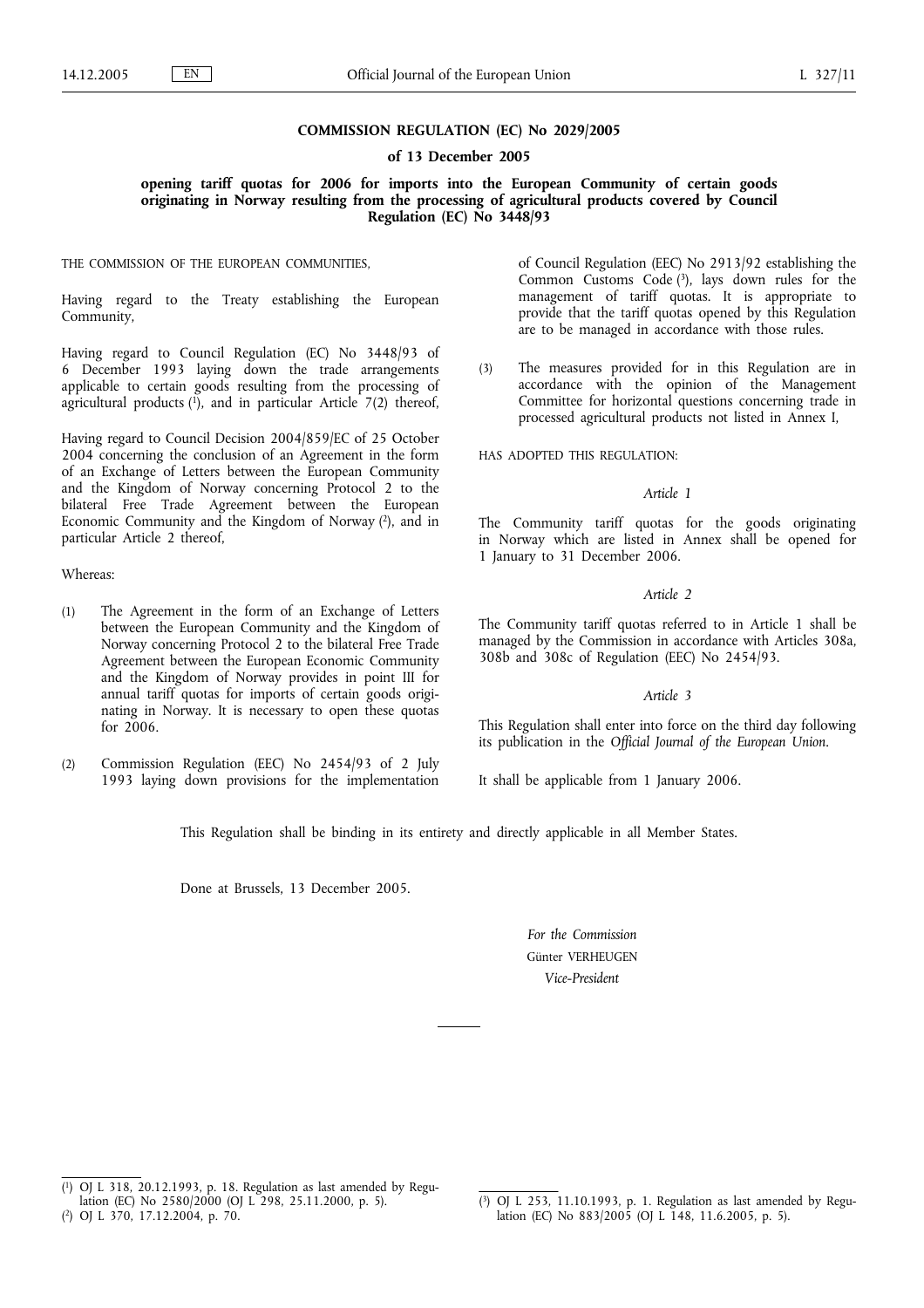## **Annual tariff quotas applicable upon import into the Community of goods originating in Norway**

| Order No | CN Code                          | Description                                                                                                                                                                        | Annual<br>Quota<br>Volume from<br>1.1.2006 | Rate of duty<br>applicable<br>within the<br>limits of the<br>quota |
|----------|----------------------------------|------------------------------------------------------------------------------------------------------------------------------------------------------------------------------------|--------------------------------------------|--------------------------------------------------------------------|
| 09.0765  | 1517 10 90                       | Margarine, excluding liquid margarine, containing, by<br>weight, not more than 10 % of milk fats                                                                                   | 2470<br>tonnes                             | Free                                                               |
| 09.0771  | ex 2207 10 00<br>(TARIC Code 90) | Undenatured ethyl alcohol of an alcohol strength by<br>volume of 80% vol. or higher, other than that<br>obtained from agricultural products listed in Annex<br>I to the EEC Treaty | 164 000<br>hectolitres                     | Free                                                               |
| 09.0772  | ex 2207 20 00<br>(TARIC Code 90) | Ethyl alcohol and other spirits, denatured, of any<br>strength, other than that obtained from agricultural<br>products listed in Annex I to the EEC Treaty                         | 14 340<br>hectolitres                      | Free                                                               |
| 09.0774  | 2403 10                          | Smoking tobacco, whether or not containing tobacco<br>substitutes in any proportion                                                                                                | 370 tonnes                                 | Free                                                               |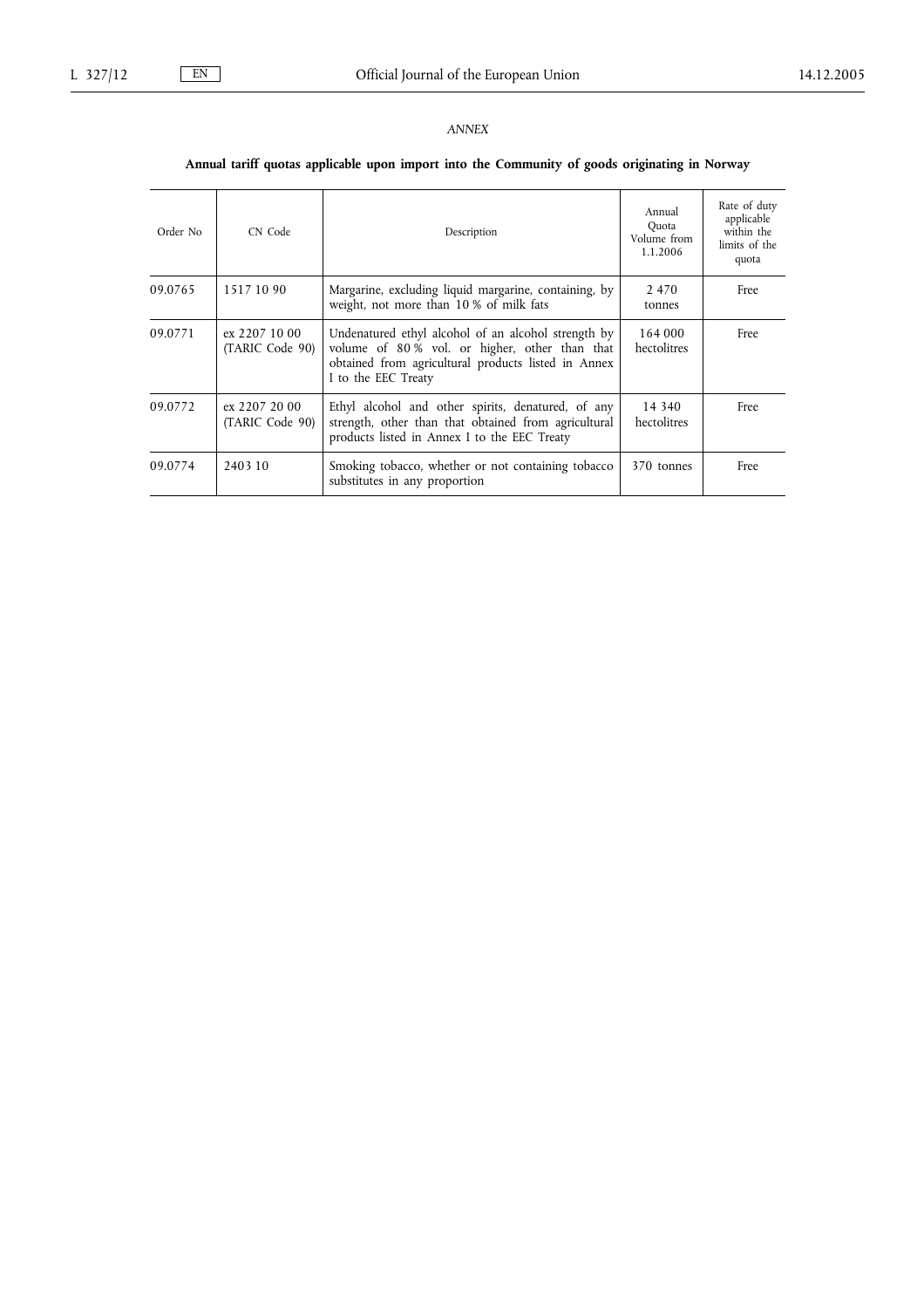#### **COMMISSION REGULATION (EC) No 2030/2005**

**of 13 December 2005**

**opening for the year 2006 a tariff quota applicable to the importation into the European Community of certain goods originating in Norway resulting from the processing of agricultural products covered by Council Regulation (EC) No 3448/93**

THE COMMISSION OF THE EUROPEAN COMMUNITIES,

Having regard to the Treaty establishing the European Community,

Having regard to Council Regulation (EC) No 3448/93 of 6 December 1993 laying down the trade arrangements applicable to certain goods resulting from the processing of agricultural products  $(1)$ , and, in particular, Article 7(2) thereof,

Having regard to Council Decision 96/753/EC of 6 December 1996 concerning the conclusion of an Agreement in the form of an exchange of letters between the European Community, of the one part, and the Kingdom of Norway, of the other part, on Protocol 2 to the Agreement between the European Economic Community and the Kingdom of Norway (2), and, in particular, Article 2 thereof,

Whereas:

- (1) The Agreement in the form of an Exchange of Letters between the European Community, of the one part, and the Kingdom of Norway, of the other part, on Protocol 2 to the Agreement between the European Economic Community and the Kingdom of Norway, approved by Decision 96/753/EC, provides for an annual tariff quota for imports originating in Norway of chocolate and other food preparations containing cocoa. It is necessary to open that quota for 2006.
- (2) Commission Regulation (EEC) No 2454/93 of 2 July 1993 laying down provisions for the implementation

of Council Regulation (EEC) No 2913/92 establishing the Community Customs Code (3), lays down rules for the management of tariff quotas. It is appropriate to provide that the tariff quota opened by this Regulation is to be managed in accordance with those rules.

(3) The measures provided for in this Regulation are in accordance with the opinion of the Management Committee for horizontal questions concerning trade in processed products not listed in Annex I,

HAS ADOPTED THIS REGULATION:

#### *Article 1*

From 1 January to 31 December 2006, the goods originating in Norway and imported into the Community which are listed in the Annex shall be subject to the duties set out in that Annex within the limits of the annual quota indicated therein.

#### *Article 2*

The tariff quota referred to in Article 1 shall be managed by the Commission in accordance with Articles 308a, 308b and 308c of Regulation (EEC) No 2454/93.

#### *Article 3*

This Regulation shall enter into force on the third day following its publication in the *Official Journal of the European Union*.

It shall be applicable from 1 January 2006.

This Regulation shall be binding in its entirety and directly applicable in all Member States.

Done at Brussels, 13 December 2005.

*For the Commission* Günter VERHEUGEN *Vice-President*

<sup>(</sup> 1) OJ L 318, 20.12.1993, p. 18. Regulation as last amended by Commission Regulation (EC) No 2580/2000 (OJ L 298, 25.11.2000, p. 5).

<sup>(</sup> 2) OJ L 345, 31.12.1996, p. 78.

<sup>(</sup> 3) OJ L 253, 11.10.1993, p. 1. Regulation as last amended by Regulation (EC) No 883/2005 (OJ L 148, 11.6.2005, p. 5).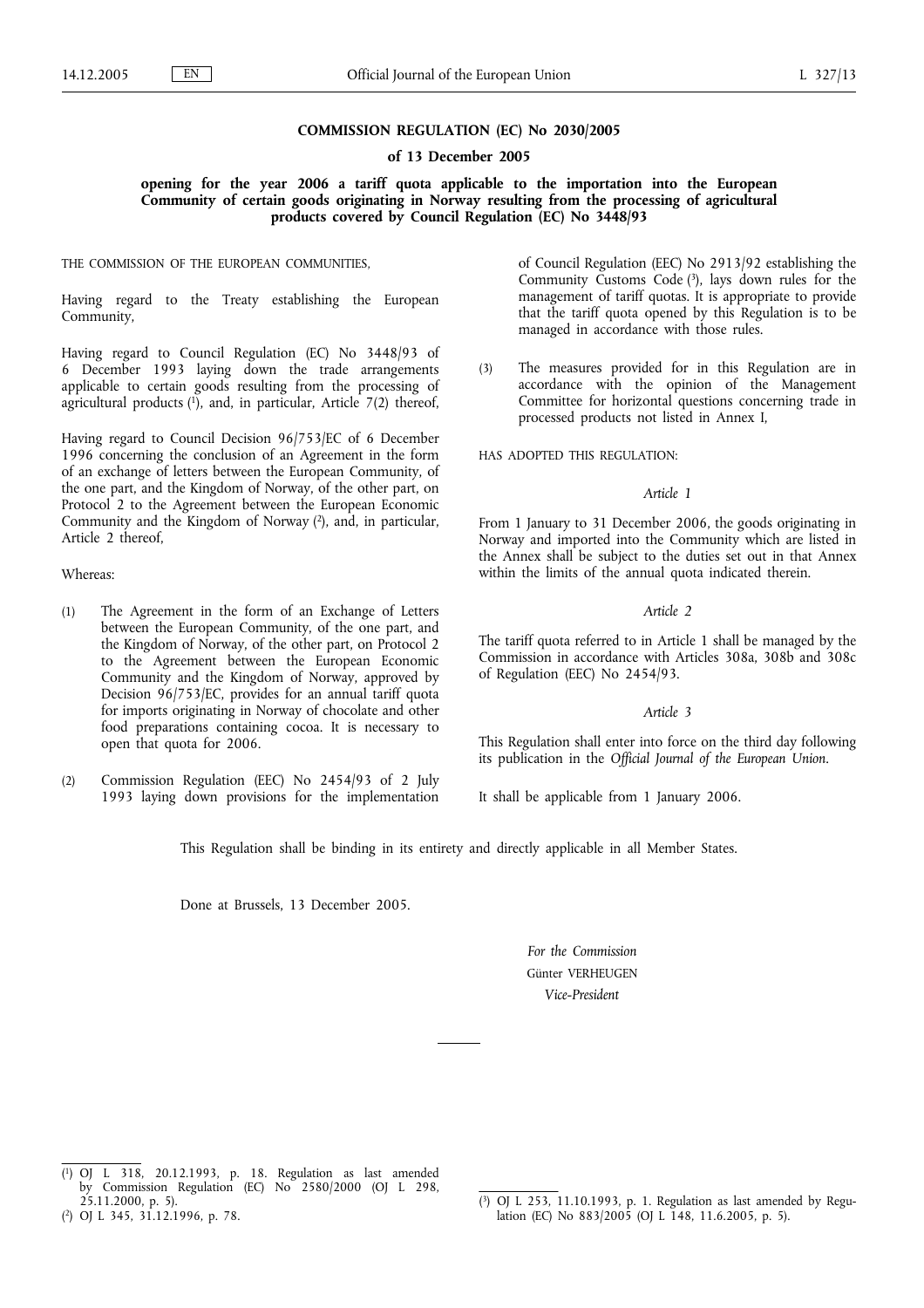| Order No | CN code                                             | Description                                                                                                                                                                            | Quota        | Rate of duty applicable |
|----------|-----------------------------------------------------|----------------------------------------------------------------------------------------------------------------------------------------------------------------------------------------|--------------|-------------------------|
| 09.0764  | ex 1806<br>1806 20<br>1806 31<br>1806 32<br>1806 90 | Chocolate and other food preparations<br>containing cocoa with the exception of<br>cocoa powder containing added sugar<br>or other sweetening matter falling<br>within CN code 1806 10 | 5 500 tonnes | 35,15 EUR/100 kg        |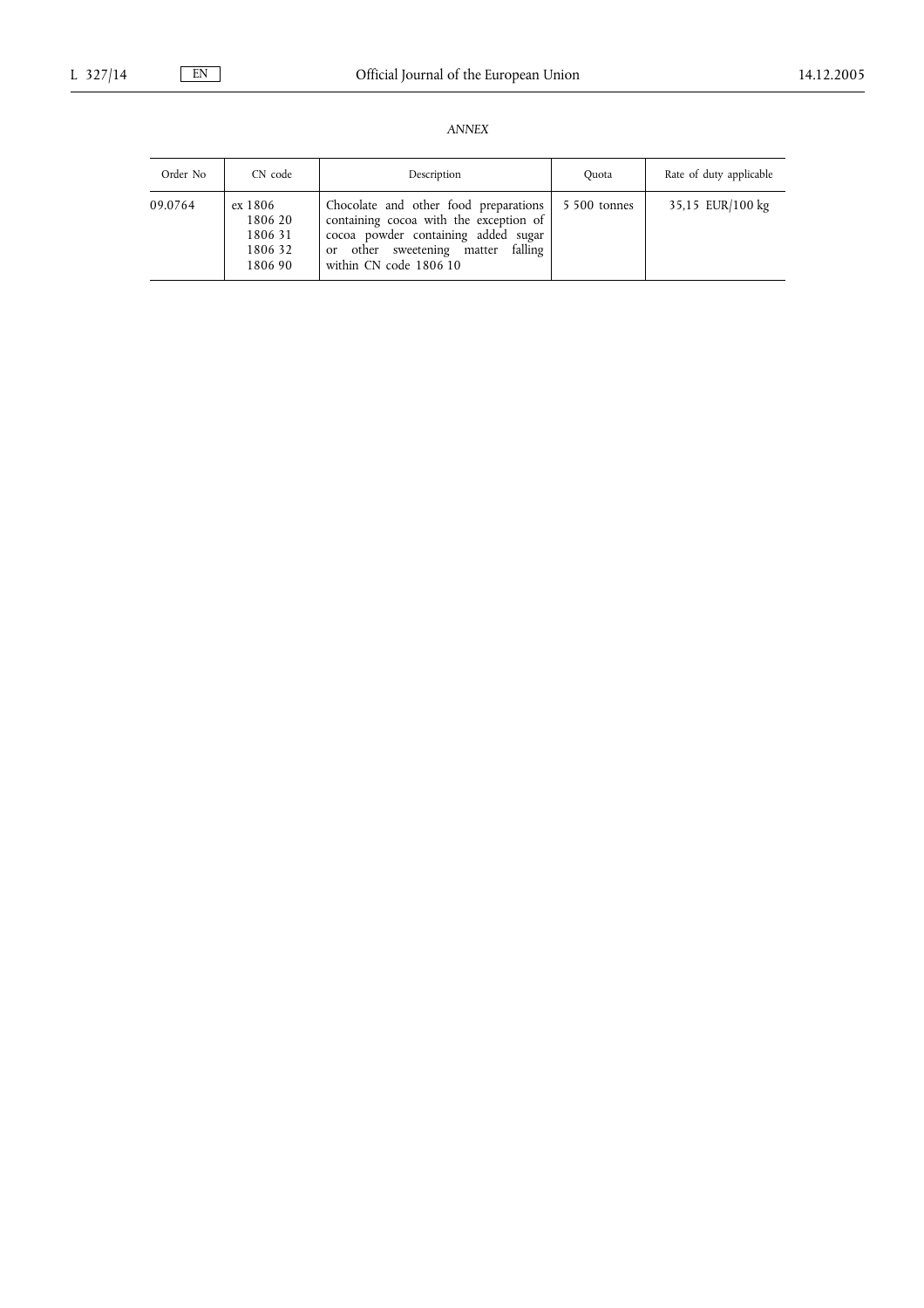#### **COMMISSION REGULATION (EC) No 2031/2005**

**of 12 December 2005**

**establishing a prohibition of fishing for alfonsinos in ICES zone III, IV, V, VI, VII, VIII, IX, X, XII (Community waters and international waters) by vessels flying the flag of Spain**

THE COMMISSION OF THE EUROPEAN COMMUNITIES,

Having regard to the Treaty establishing the European Community,

Having regard to Council Regulation (EC) No 2371/2002 of 20 December 2002 on the conservation and sustainable exploitation of fisheries resources under the common fisheries policy (1), and in particular Article 26(4) thereof,

Having regard to Council Regulation (EEC) No 2847/93 of 12 October 1993 establishing a control system applicable to common fisheries policy  $(\overline{2})$ , and in particular Article 21(3) thereof,

Whereas:

- (1) Council Regulation (EC) No 2270/2004 of 22 December 2004 fixing for 2005 and 2006 the fishing opportunities for Community fishing vessels for certain deep sea stocks in waters where catch limitation are required  $(3)$ , lays down quotas for 2005 and 2006.
- (2) According to the information received by the Commission, catches of the stock referred to in the Annex to this Regulation by vessels flying the flag of

or registered in the Member State referred to therein have exhausted the quota allocated for 2005.

(3) It is therefore necessary to prohibit fishing for that stock and its retention on board, transhipment and landing,

HAS ADOPTED THIS REGULATION:

#### *Article 1*

#### **Quota exhaustion**

The fishing quota allocated to the Member State referred to in the Annex to this Regulation for the stock referred to therein for 2005 shall be deemed to be exhausted from the date set out in that Annex.

#### *Article 2*

#### **Prohibitions**

Fishing for the stock referred to in the Annex to this Regulation by vessels flying the flag of or registered in the Member State referred to therein shall be prohibited from the date set out in that Annex. It shall be prohibited to retain on board, tranship or land such stock caught by those vessels after that date.

#### *Article 3*

#### **Entry into force**

This Regulation shall enter into force on the day following that of its publication in the *Official Journal of the European Union*.

This Regulation shall be binding in its entirety and directly applicable in all Member States.

Done at Brussels, 12 December 2005.

*For the Commission* Jörgen HOLMQUIST *Director-General for Fisheries and Maritime Affairs*

( 1) OJ L 358, 31.12.2002, p. 59.

- ( 2) OJ L 261, 20.10.1993, p. 1. Regulation as last amended by Regulation (EC) No 768/2005 (OJ L 128, 21.5.2005, p. 1).
- ( 3) OJ L 396, 31.12.2004, p. 4. Regulation as last amended by Regulation (EC) No 860/2005 (OJ L 144, 8.6.2005, p. 1).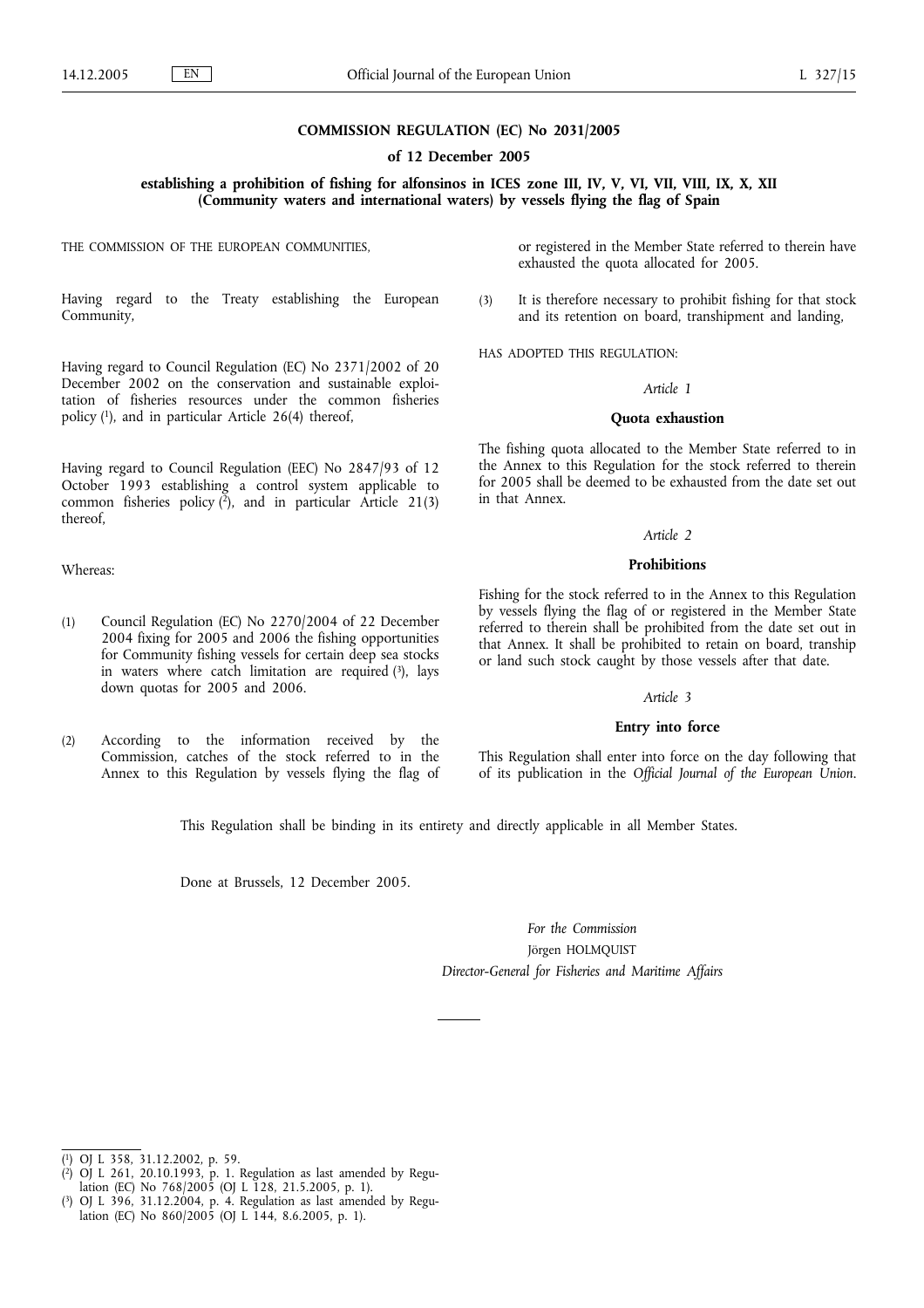| Member State | Spain                                                                             |
|--------------|-----------------------------------------------------------------------------------|
| Stock        | $ALF/3X12-$                                                                       |
| Species      | Alfonsinos (Beryx spp.)                                                           |
| Zone         | III, IV, V, VI, VII, VIII, IX, X, XII (Community waters and international waters) |
| Date         | 22 November 2005                                                                  |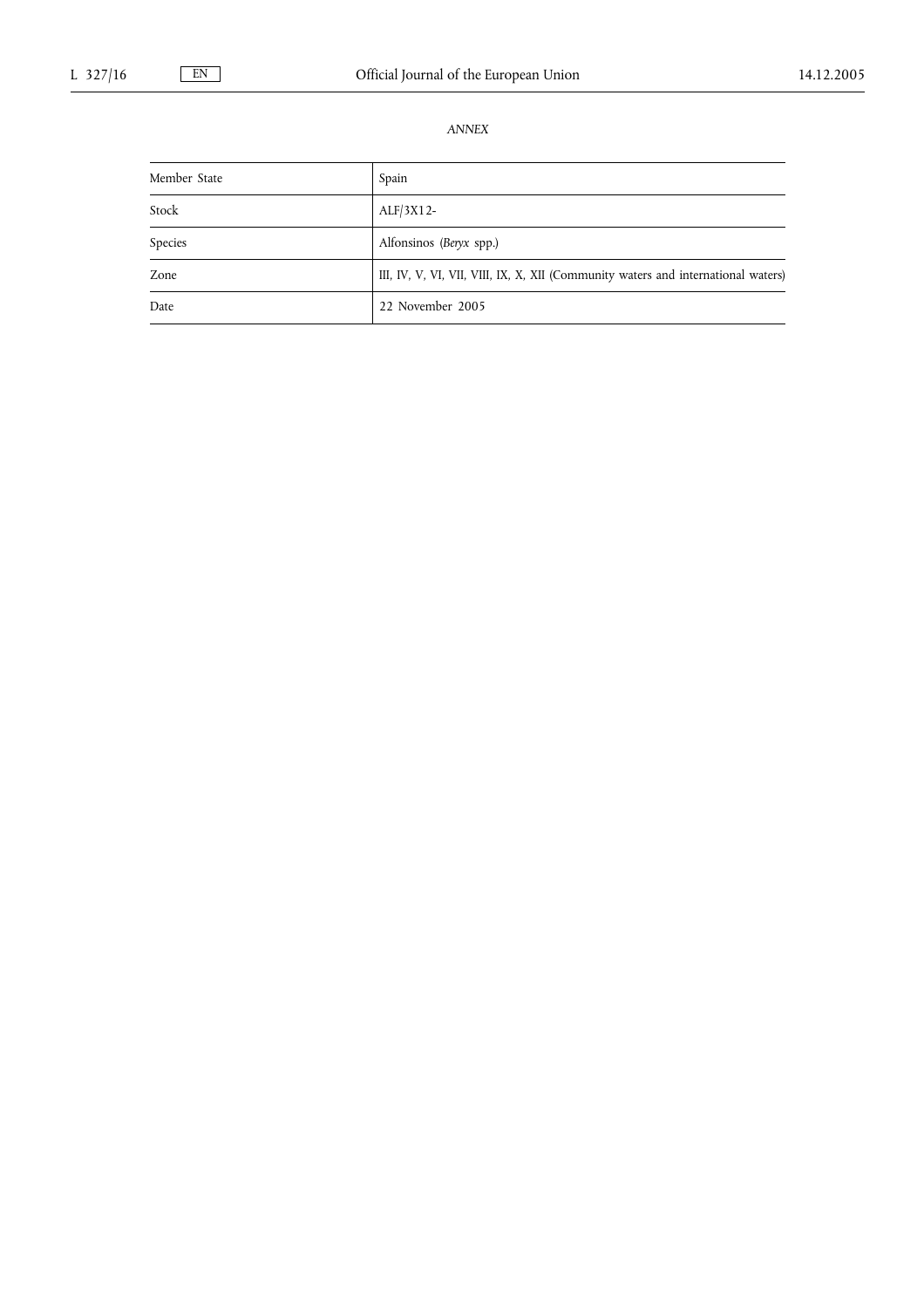#### **COMMISSION REGULATION (EC) No 2032/2005**

**of 12 December 2005**

**establishing a prohibition of fishing for black scabbardfish in ICES zones V, VI, VII, XII (Community waters and international waters) by vessels flying the flag of Spain**

THE COMMISSION OF THE EUROPEAN COMMUNITIES,

Having regard to the Treaty establishing the European Community,

Having regard to Council Regulation (EC) No 2371/2002 of 20 December 2002 on the conservation and sustainable exploitation of fisheries resources under the Common Fisheries Policy  $(1)$ , and in particular Article 26(4) thereof,

Having regard to Council Regulation (EEC) No 2847/93 of 12 October 1993 establishing a control system applicable to common fisheries policy  $(2)$ , and in particular Article 21(3) thereof,

#### Whereas:

- (1) Council Regulation (EC) No 2270/2004 of 22 December 2004 fixing for 2005 and 2006 the fishing opportunities for Community fishing vessels for certain deep sea stocks in waters where catch limitation are required (3), lays down quotas for 2005 and 2006.
- (2) According to the information received by the Commission, catches of the stock referred to in the Annex to this Regulation by vessels flying the flag of or registered in the Member State referred to therein have exhausted the quota allocated for 2005.

(3) It is therefore necessary to prohibit fishing for that stock and its retention on board, transhipment and landing,

HAS ADOPTED THIS REGULATION:

#### *Article 1*

#### **Quota exhaustion**

The fishing quota allocated to the Member State referred to in the Annex to this Regulation for the stock referred to therein for 2005 shall be deemed to be exhausted from the date set out in that Annex.

#### *Article 2*

#### **Prohibitions**

Fishing for the stock referred to in the Annex to this Regulation by vessels flying the flag of or registered in the Member State referred to therein shall be prohibited from the date set out in that Annex. It shall be prohibited to retain on board, tranship or land such stock caught by those vessels after that date.

#### *Article 3*

#### **Entry into force**

This Regulation shall enter into force on the day following that of its publication in the *Official Journal of the European Union*.

This Regulation shall be binding in its entirety and directly applicable in all Member States.

Done at Brussels, 12 December 2005.

*For the Commission* Jörgen HOLMQUIST *Director-General for Fisheries and Maritime Affairs*

( 1) OJ L 358, 31.12.2002, p. 59.

- ( 2) OJ L 261, 20.10.1993, p. 1. Regulation as last amended by Regulation (EC) No 768/2005 (OJ L 128, 21.5.2005, p. 1).
- ( 3) OJ L 396, 31.12.2004, p. 4. Regulation as last amended by Regulation (EC) No 860/2005 (OJ L 144, 8.6.2005, p. 1).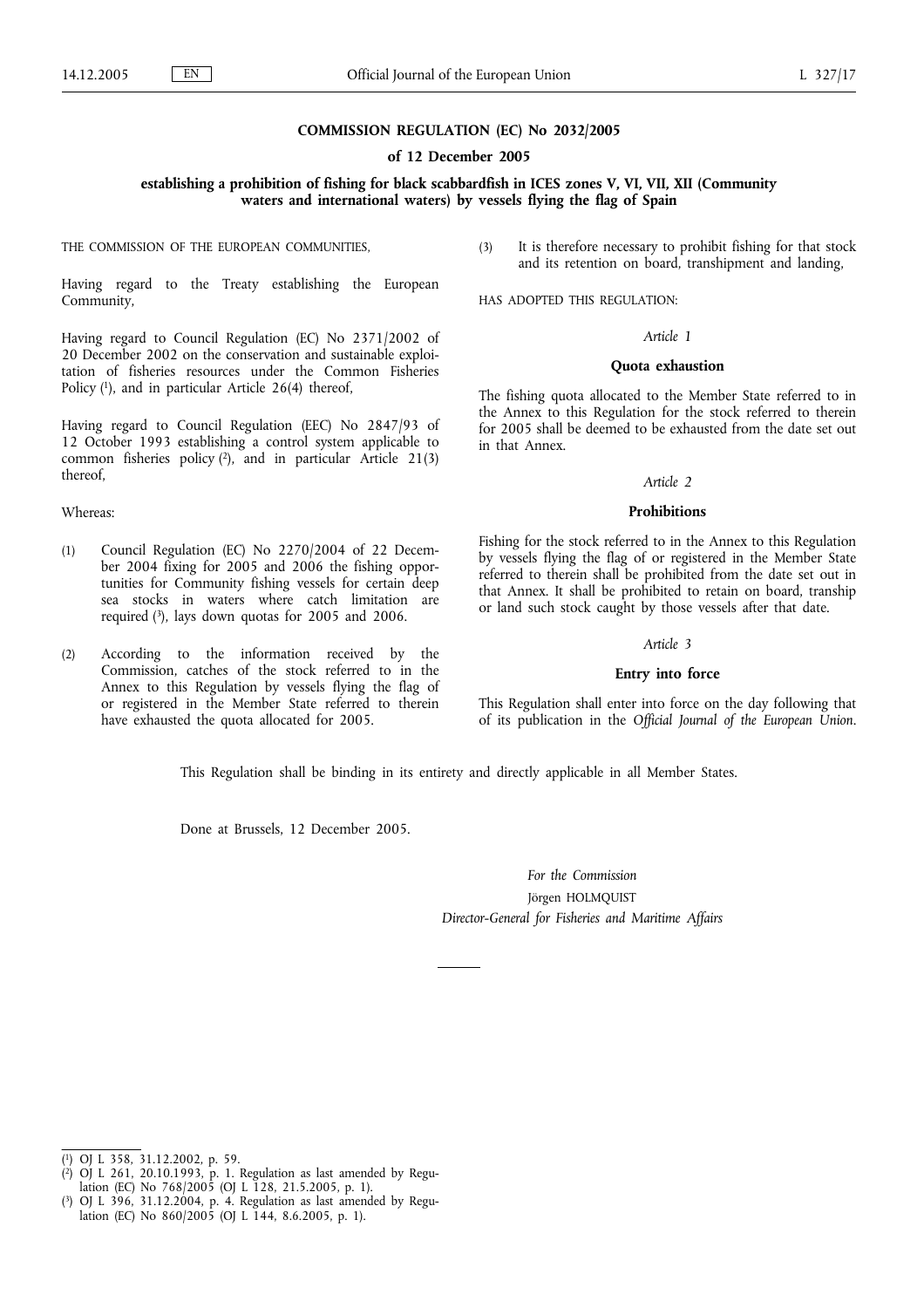| Member State | Spain                                                       |
|--------------|-------------------------------------------------------------|
| Stock        | BSF/56712-                                                  |
| Species      | Black scabbardfish (Aphanopus carbo)                        |
| Zone         | V, VI, VII, XII (Community waters and international waters) |
| Date         | 22 November 2005                                            |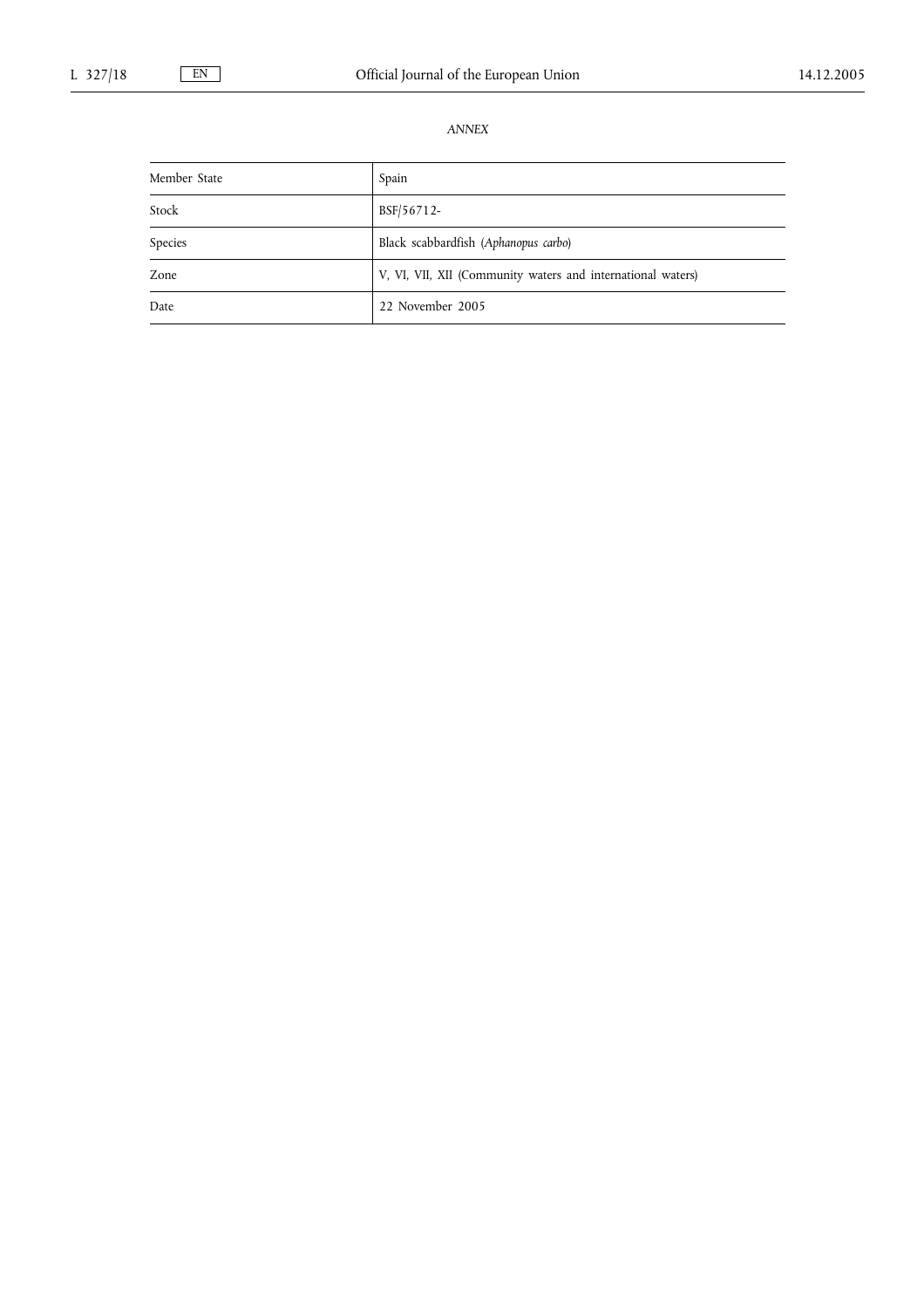II

*(Acts whose publication is not obligatory)*

## COUNCIL

#### **Information concerning the declarations by the French Republic and the Republic of Hungary on their acceptance of the jurisdiction of the Court of Justice to give preliminary rulings on the acts referred to in Article 35 of the Treaty on European Union**

The French Republic has declared that it accepts the jurisdiction of the Court of Justice of the European Communities in accordance with the arrangements laid down in Article 35(2) and (3)(b) of the Treaty on European Union.

The Republic of Hungary has declared that it accepts the jurisdiction of the Court of Justice of the European Communities in accordance with the arrangements laid down in Article 35(2) and (3) (a) of the Treaty on European Union.

Accordingly, the state of the declarations concerning acceptance of the jurisdiction of the Court of Justice to give preliminary rulings on the validity and interpretation of the acts referred to in Article 35 of the Treaty on European Union is as follows:

- the Kingdom of Spain and the Republic of Hungary have declared that they accept the jurisdiction of the Court of Justice of the European Communities in accordance with the arrangements laid down in Article 35(2) and  $(3)(a)$   $(1)$ ,
- the Kingdom of Belgium, the Czech Republic, the Federal Republic of Germany, the Hellenic Republic, the French Republic, the Italian Republic, the Grand Duchy of Luxembourg, the Kingdom of the Netherlands, the Republic of Austria, the Portuguese Republic, the Republic of Finland and the Kingdom of Sweden have declared that they accept the jurisdiction of the Court of Justice of the European Communities in accordance with the arrangements laid down in Article 35(2) and (3)(b)  $\binom{2}{1}$ ,
- when making the abovementioned declarations, the Kingdom of Belgium, the Czech Republic, the Federal Republic of Germany, the Kingdom of Spain, the French Republic, the Italian Republic, the Grand Duchy of Luxembourg, the Kingdom of the Netherlands and the Republic of Austria reserved the right to make provision in their national law that when a question concerning the validity or interpretation of an act referred to in Article 35(1) is raised in a case pending before a national court or tribunal against whose decisions there is no judicial remedy under national law, that court or tribunal is obliged to bring the matter before the Court of Justice.

<sup>(</sup> 1) Notice of the declaration by the Kingdom of Spain was published in OJ L 114, 1.5.1999, p. 56 and OJ C 120, 1.5.1999, p. 24.

 $(2)$ 2) The declaration by the Czech Republic was published in OJ L 236, 23.9.2003, p. 980. Notice of the declaration by the other Member States mentioned, with the exception of the French Republic, was published in OJ L 114, 1.5.1999, p. 56 and OJ C 120, 1.5.1999, p. 24.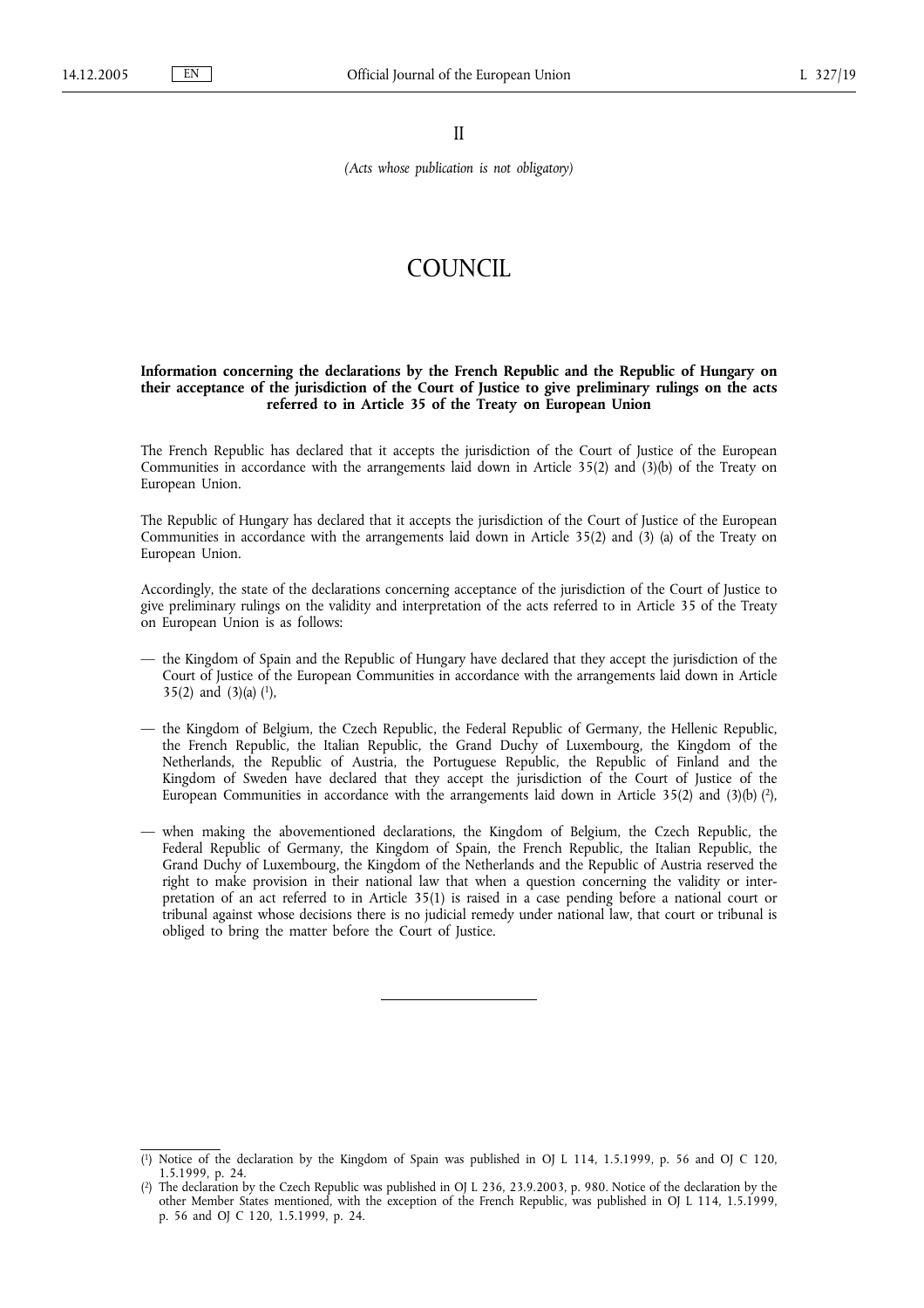## **COMMISSION**

#### **COMMISSION DECISION**

#### **of 12 December 2005**

**amending Decisions 2004/695/EC and 2004/840/EC as regards the reallocation of the Community***'***s financial contribution to certain Member States for their programmes for the eradication and monitoring of animal diseases and for checks aimed at the prevention of zoonoses for 2005**

*(notified under document number C(2005) 4792)*

(2005/887/EC)

THE COMMISSION OF THE EUROPEAN COMMUNITIES,

Having regard to the Treaty establishing the European Community,

Having regard to Council Decision 90/424/EEC of 26 June 1990 on expenditure in the veterinary field  $(1)$ , and in particular Article 24(5) and (6), and Articles 29 and 32 thereof,

Whereas:

- (1) Decision 90/424/EEC provides for the possibility of financial participation by the Community towards the programmes of Member States aimed at the eradication and monitoring of animal diseases and for checks aimed at the prevention of zoonoses.
- (2) Commission Decision 2004/695/EC of 14 October 2004 on the lists of programmes for the eradication and monitoring of animal diseases and of checks aimed at the prevention of zoonoses qualifying for a financial contribution from the Community in  $2005$  ( $2$ ), sets out the proposed rate and maximum amount of the Community's financial contribution for each programme submitted by the Member States.
- (3) Commission Decision 2004/840/EC of 30 November 2004 approving programmes for the eradiction and monitoring of certain animal diseases and of checks aimed at the prevention of zoonoses presented by the Member States for the year 2005 and fixing the level of

the Community's financial contribution  $(3)$ , sets out the maximum amount of the Community's financial contribution for each programme submitted by the Member States.

- (4) The Commission has analysed the reports forwarded by the Member States on the expenditures of those programmes. The results of that analysis show that certain Member States will not utilise their full allocation for 2005 while others will spend in excess of the allocated amount.
- (5) The Community's financial contribution to certain of those programmes therefore needs to be adjusted. It is appropriate to reallocate funding from programmes of Member States, which are not using their full allocation to those that are exceeding it. The reallocation should be based on the most recent information on the expenditure actually incurred by the concerned Member States.
- (6) Decisions 2004/695/EC and 2004/840/EC should therefore be amended accordingly.
- (7) The measures provided for in this Decision are in accordance with the opinion of the Standing Committee on the Food Chain and Animal Health,

HAS ADOPTED THIS DECISION:

#### *Article 1*

Annexes I and II to Decision 2004/695/EC are amended in accordance with the Annex to this Decision.

<sup>(</sup> 1) OJ L 224, 18.8.1990, p. 19. Decision as last amended by Regulation (EC) No 806/2003 (OJ L 122, 16.5.2003, p. 1).

<sup>(</sup> 2) OJ L 316, 15.10.2004, p. 87. (

<sup>3)</sup> OJ L 361, 8.12.2004, p. 41.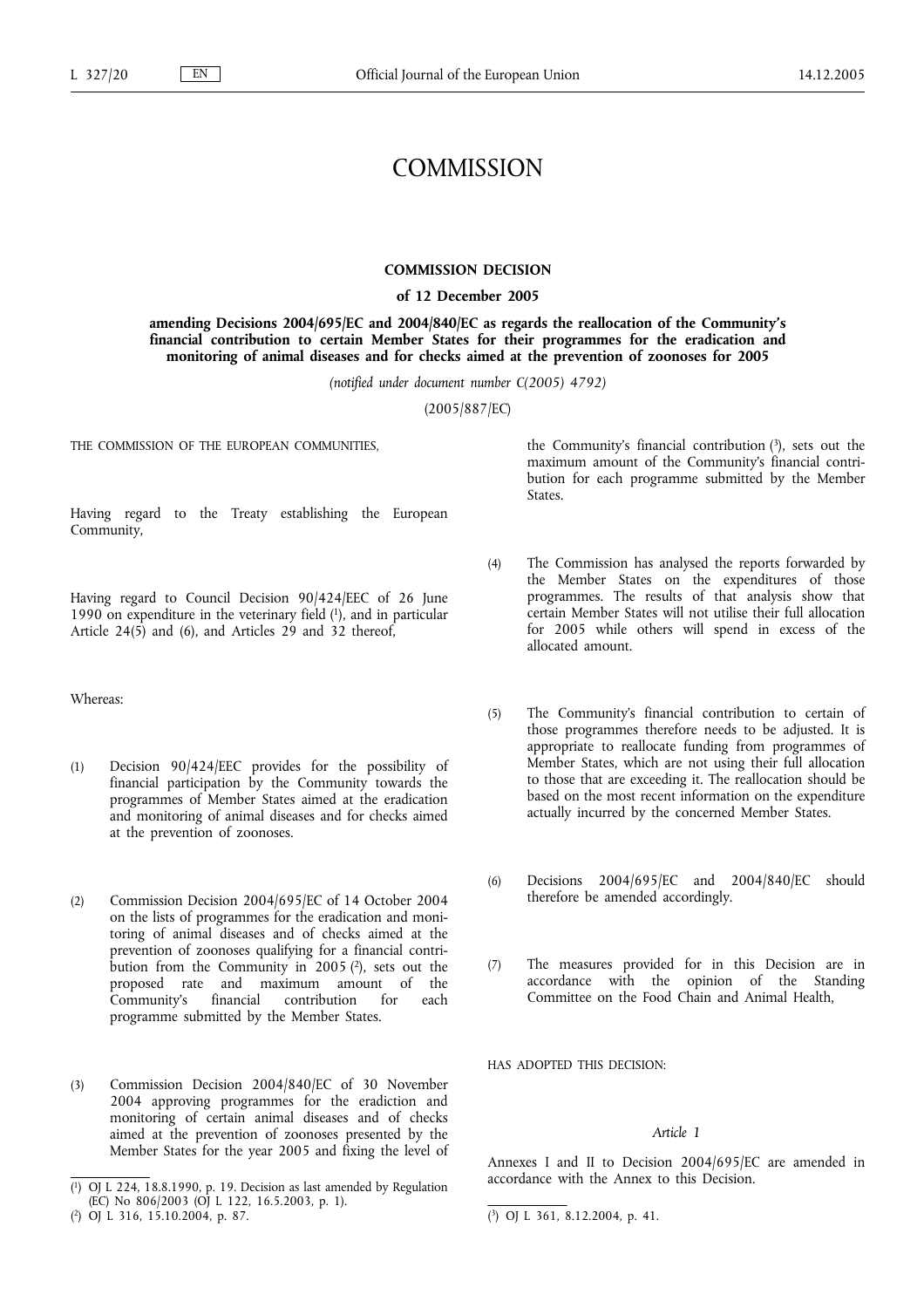| Article 2                                                                       |             | Article<br>18. in<br>27(2)                                      | 'EUR 200 000'                | is | replaced | by |
|---------------------------------------------------------------------------------|-------------|-----------------------------------------------------------------|------------------------------|----|----------|----|
|                                                                                 |             | 'EUR 330 000';                                                  |                              |    |          |    |
| Decision 2004/840/EC is amended as follows:                                     |             |                                                                 |                              |    |          |    |
| 1. in Article 3(2) 'EUR 400 000' is replaced by 'EUR 900 000';                  |             | Article<br>28(2)<br>$19.$ in<br>'EUR 150 000';                  | 'EUR 175 000'                | is | replaced | by |
| 2. in Article $5(2)$ 'EUR $900000$ ' is replaced by 'EUR 0';                    |             | 20. in Article<br>30(2)<br>'EUR 6 340 000';                     | 'EUR 6 500 000' is           |    | replaced | by |
| 'EUR 1 500 000' is replaced<br>3. in Article $6(2)$<br>'EUR 675 000';           | by          | Article<br>$21.$ in<br>31(2)<br>'EUR 500 000';                  | 'EUR 300 000'                | is | replaced | by |
| 4. in Article 7(2) 'EUR 200 000' is replaced by 'EUR 300 000';                  |             |                                                                 |                              |    |          |    |
| 5. in Article 8(2) 'EUR 400 000' is replaced by 'EUR 500 000';                  |             | 22. in Article 32(2)<br>'EUR 4 470 000';                        | 'EUR 4 500 000' is replaced  |    |          | by |
| 6. in Article 9(2) 'EUR 100 000' is replaced by 'EUR 105 000';                  |             | 23. in Article<br>33(2)<br>'EUR 1 900 000';                     | 'EUR 1 700 000'              | is | replaced | by |
| 'EUR 5 000 000'<br>Article 11(2)<br>replaced<br>is<br>7. in<br>'EUR 5 850 000'; | by          | 24. in Article 34(2) 'EUR 25 000' is replaced by 'EUR 875 000'; |                              |    |          |    |
| 'EUR 5 000 000' is replaced by<br>8. in Article 12(2)<br>'EUR 3 600 000';       |             | 25. in Article 35(2) 'EUR 50 000' is replaced by 'EUR 95 000';  |                              |    |          |    |
| 'EUR 3 000 000' is replaced<br>9. in Article $13(2)$<br>'EUR 2 875 000';        | by          | Article<br>36(2)<br>$26.$ in<br>'EUR 675 000';                  | 'EUR 400 000'                | is | replaced | by |
| Article<br>14(2)<br>'EUR 800 000'<br>replaced<br>10. in<br>is<br>'EUR 100 000'; | by          | 27. in Article 37(2) 'EUR 70 000' is replaced by 'EUR 117 000'; |                              |    |          |    |
| 11. in Article 15(2)<br>'EUR 1 800 000' is replaced<br>'EUR 1 740 000';         | bv          | 28. in<br>Article<br>38(2)<br>'EUR 455 000';                    | 'EUR 400 000'                | is | replaced | by |
| 'EUR 5 000 000' is replaced by<br>12. in Article $16(2)$<br>'EUR 4 415 000';    |             | 29. in Article $40(2)$<br>'EUR 310 000';                        | 'EUR 600 000' is replaced by |    |          |    |
|                                                                                 |             | 30. in Article 41(2) 'EUR 50 000' is replaced by 'EUR 0';       |                              |    |          |    |
| 13. in Article 19(2)<br>'EUR 4 000 000' is replaced by<br>'EUR 4 600 000';      |             | 31. in Article 42(2)                                            | 'EUR 600 000' is replaced by |    |          |    |
| 14. in Article 20(2)<br>'EUR 2 500 000' is replaced by<br>'EUR 2 725 000';      |             | 'EUR 170 000';                                                  |                              |    |          |    |
| 15. in Article 21(2)<br>'EUR 700 000' is replaced                               | by          | 32. in Article 43(2)<br>'EUR 370 000';                          | 'EUR 350 000' is replaced    |    |          | by |
| 'EUR 770 000';                                                                  |             | 33. in Article 44(2) 'EUR 100 000' is replaced by 'EUR 25 000'; |                              |    |          |    |
| 16. in Article 22(2)<br>'EUR 250 000' is replaced<br>'EUR 300 000';             | by          | 34. in Article<br>45(2)<br>'EUR 375 000';                       | 'EUR 200 000' is replaced by |    |          |    |
| 'EUR 250 000' is replaced<br>17. in Article 24(2)<br>'EUR 350 000';             | $_{\rm by}$ | 35. in Article 46(2) 'EUR 15 000' is replaced by 'EUR 23 000';  |                              |    |          |    |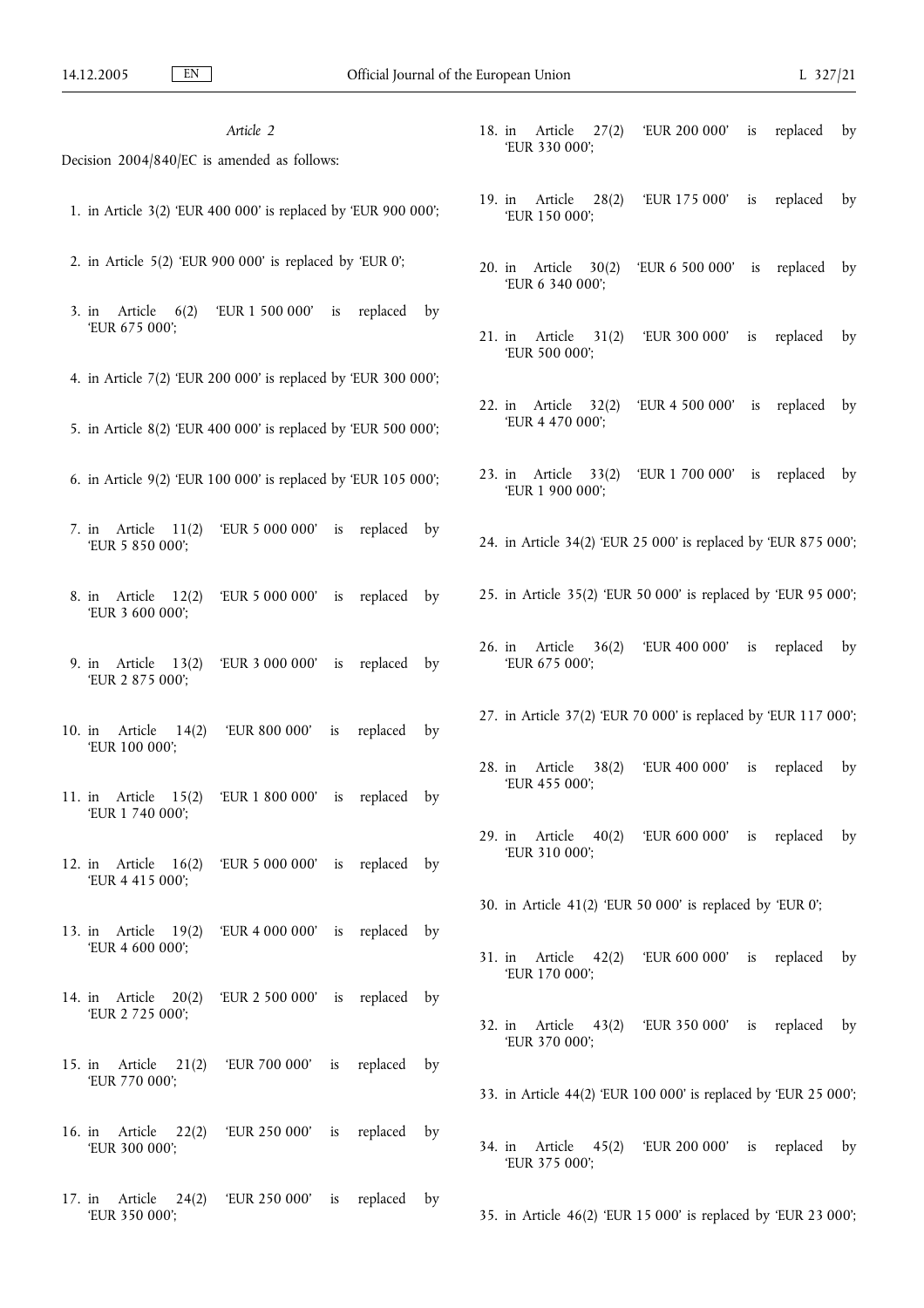- 36. in Article 47(2) 'EUR 100 000' is replaced by 'EUR 140 000';
- 37. in Article 48(2) 'EUR 800 000' is replaced by 'EUR 1 075 000';
- 38. in Article 49(2) 'EUR 150 000' is replaced by 'EUR 485 000';
- 39. in Article 50(2) 'EUR 100 000' is replaced by 'EUR 40 000';
- 40. in Article 51(2) 'EUR 10 000' is replaced by 'EUR 100 000';
- 41. in Article 52(2) 'EUR 200 000' is replaced by 'EUR 290 000';
- 42. in Article 53(2) 'EUR 300 000' is replaced by 'EUR 370 000';
- 43. in Article 54(2) 'EUR 250 000' is replaced by 'EUR 370 000';
- 44. in Article 55(2) 'EUR 50 000' is replaced by 'EUR 115 000';
- 45. in Article 57(2) 'EUR 25 000' is replaced by 'EUR 50 000'.

This Decision is addressed to the Member States.

Done at Brussels, 12 December 2005.

*For the Commission* Markos KYPRIANOU *Member of the Commission*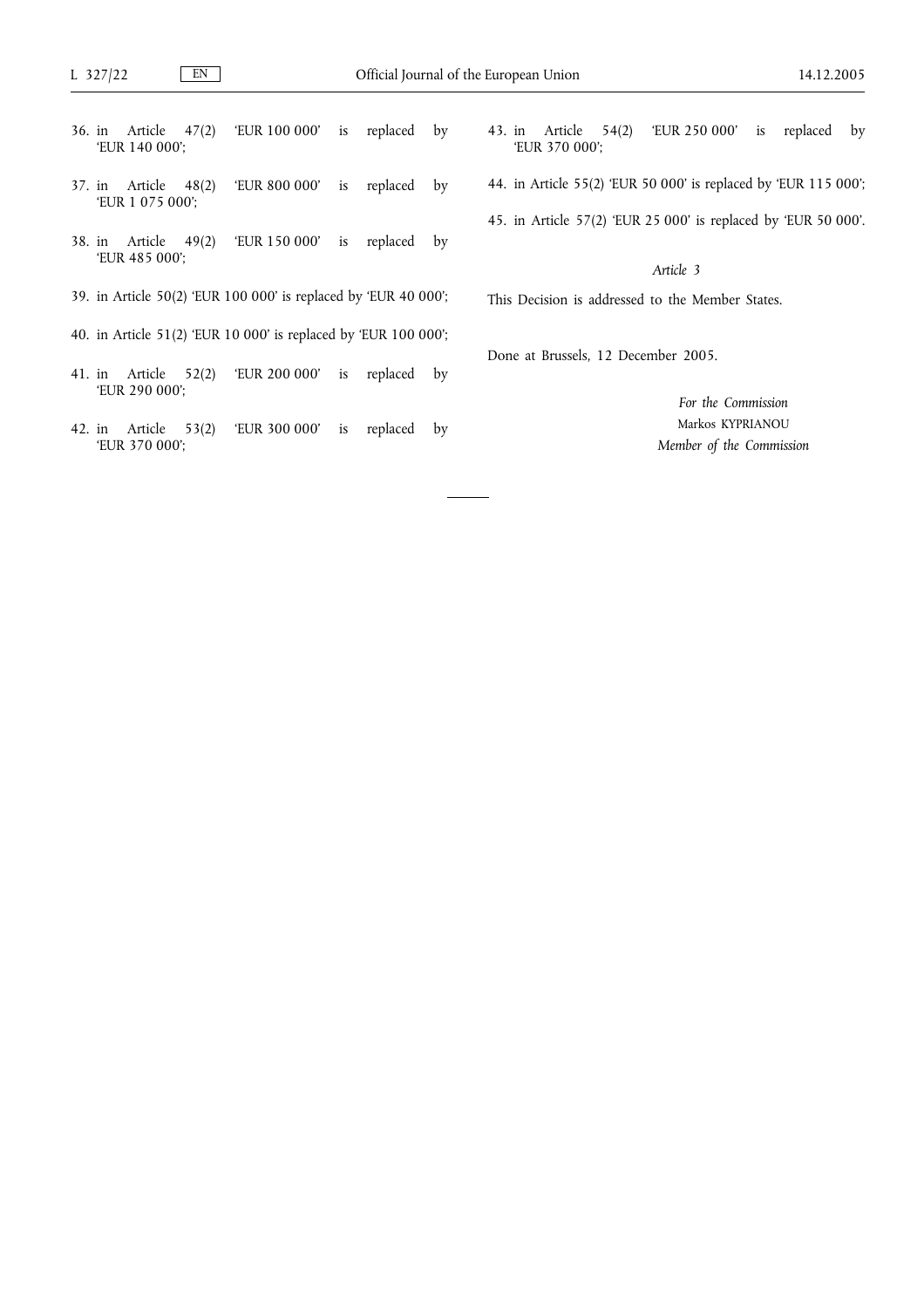Annexes I and II to Decision 2004/695/EC are replaced by the following:

## *'ANNEX I*

## **List of programmes for the eradication and monitoring of animal diseases (Article 1(1))**

*— Proposed rate and amount of the Community financial contribution —*

| Disease               | Member State or Acceding<br>Rate<br>Member State |         | Proposed amount<br>(EUR) |
|-----------------------|--------------------------------------------------|---------|--------------------------|
| Aujeszkys disease     | Belgium                                          | 50 %    | 370 000                  |
|                       | Spain                                            | 50 %    | 370 000                  |
|                       | Hungary                                          | 50 %    | 115 000                  |
|                       | Ireland                                          | 50 %    | 50 000                   |
|                       | Portugal                                         | 50 %    | 50 000                   |
|                       | Slovak Republic                                  | 50 %    | 25 000                   |
| Bluetongue            | Spain                                            | 50 %    | 875 000                  |
|                       | France                                           | 50 %    | 95 000                   |
|                       | Italy                                            | 50 %    | 675 000                  |
| Bovine brucellosis    | Cyprus                                           | 50 %    | 105 000                  |
|                       | Greece                                           | 50 %    | 100 000                  |
|                       | Spain                                            | 50 %    | 5 850 000                |
|                       | Ireland                                          | 50 %    | 3 600 000                |
|                       | Italy                                            | 50 %    | 2 875 000                |
|                       | Poland                                           | 50 %    | 100 000                  |
|                       | Portugal                                         | 50 %    | 1 740 000                |
|                       | United Kingdom (1)                               | 50 %    | 4 415 000                |
| Bovine tuberculosis   | Cyprus                                           | 50 %    | 5 0 0 0                  |
|                       | Greece                                           | 50 %    | 100 000                  |
|                       | Spain                                            | 50 %    | 4 600 000                |
|                       | Ireland                                          | 50 %    | $\boldsymbol{0}$         |
|                       | Italy                                            | 50 %    | 2 7 2 5 0 0 0            |
|                       | Poland                                           | 50 %    | 770 000                  |
|                       | Portugal                                         | 50 %    | 300 000                  |
|                       | United Kingdom (1)                               | 50 %    | $\boldsymbol{0}$         |
| Classical swine fever | Belgium                                          | 50 %    | 23 000                   |
|                       | Czech Republic                                   | 50 %    | 140 000                  |
|                       | Germany                                          | $50~\%$ | 1075000                  |
|                       | France                                           | $50~\%$ | 485 000                  |
|                       | Luxembourg                                       | 50 %    | 40 000                   |
|                       | Slovenia                                         | $50~\%$ | 100000                   |
|                       | Slovak Republic                                  | 50 %    | 290 000                  |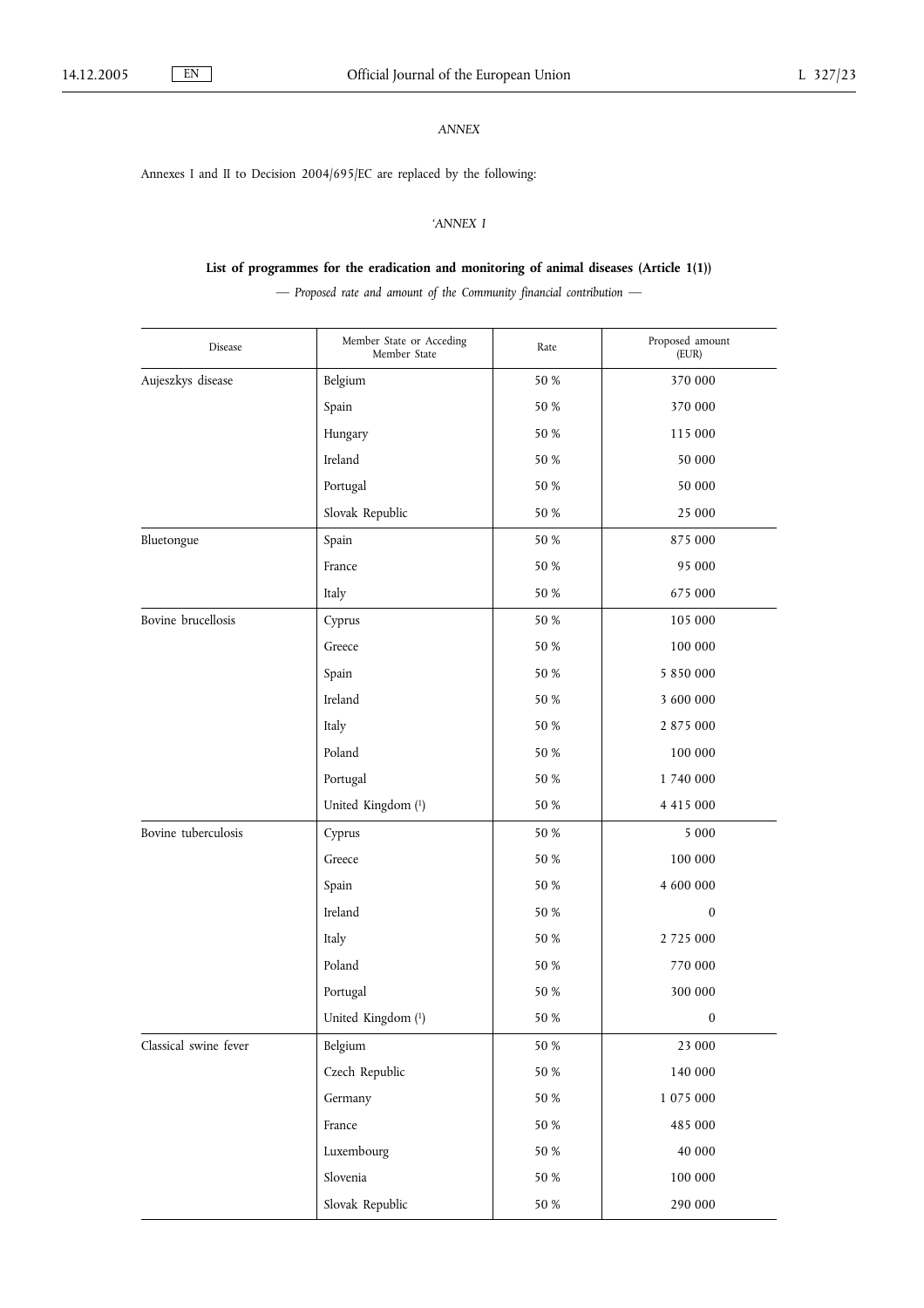| Disease                                         | Member State or Acceding<br>Member State | Rate  | Proposed amount<br>(EUR) |
|-------------------------------------------------|------------------------------------------|-------|--------------------------|
| Enzootic bovine leucosis                        | Estonia                                  | 50 %  | 25 000                   |
|                                                 | Italy                                    | 50 %  | 350 000                  |
|                                                 | Lithuania                                | 50 %  | 200 000                  |
|                                                 | Latvia                                   | 50 %  | 100 000                  |
|                                                 | Portugal                                 | 50 %  | 330 000                  |
| Ovine and caprine brucellosis<br>(B melitensis) | Cyprus                                   | 50 %  | 150 000                  |
|                                                 | Greece                                   | 50 %  | 800 000                  |
|                                                 | Spain                                    | 50 %  | 6 340 000                |
|                                                 | France                                   | 50 %  | 500 000                  |
|                                                 | Italy                                    | 50 %  | 4 470 000                |
|                                                 | Portugal                                 | 50 %  | 1 900 000                |
| Poseidom (2)                                    | France $(3)$                             | 50 %  | 150 000                  |
| Rabies                                          | Austria                                  | 50 %  | 180 000                  |
|                                                 | Czech Republic                           | 50 %  | 400 000                  |
|                                                 | Germany                                  | 50 %  | 900 000                  |
|                                                 | Finland                                  | 50 %  | 100 000                  |
|                                                 | Lithuania                                | 50 %  | $\Omega$                 |
|                                                 | Poland                                   | 50 %  | 675 000                  |
|                                                 | Slovenia                                 | 50 %  | 300 000                  |
|                                                 | Slovak Republic                          | 50 %  | 500 000                  |
| Swine vesicular disease                         | Italy                                    | 50 %  | 375 000                  |
|                                                 |                                          | Total | 50 808 000               |

( 1) United Kingdom only as regards Northern Ireland.

( 2) Heartwater, babesiosis and anaplasmosis transmitted by vector insects in the French overseas departments.

( 3) France only as regards Guadeloupe, Martinique and Réunion.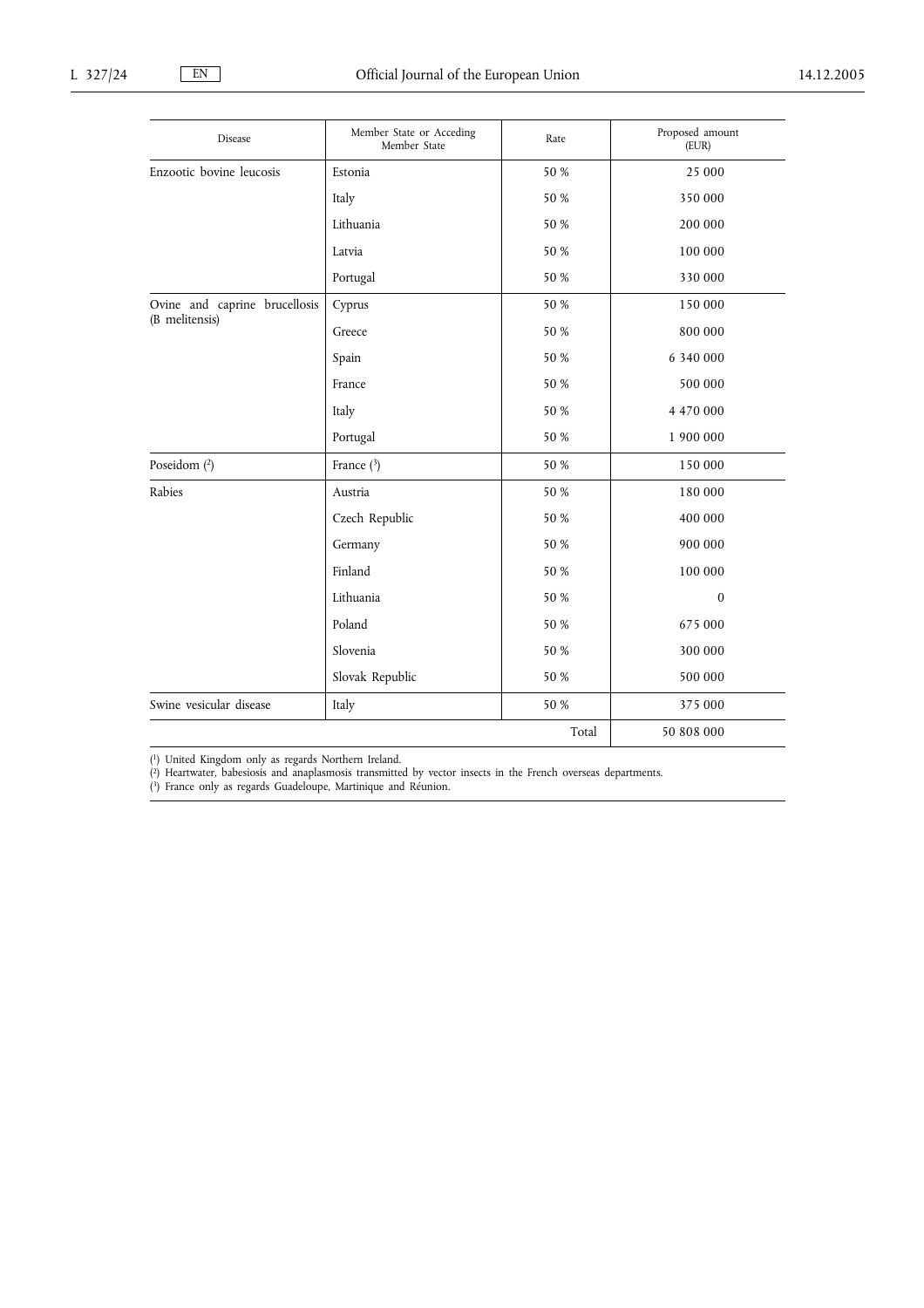## *ANNEX II*

## **List of programmes of checks aimed at the prevention of zoonoses (Articles 2(1))**

*— Proposed rate and amount of the Community financial contribution —*

| Zoonosis   | Member State or Acceding<br>Member State | Rate  | Proposed Amount<br>(EUR) |
|------------|------------------------------------------|-------|--------------------------|
| Salmonella | Austria                                  | 50 %  | 117 000                  |
|            | Belgium                                  | 50 %  | 455 000                  |
|            | Denmark                                  | 50 %  | 110 000                  |
|            | France                                   | 50 %  | 310 000                  |
|            | Ireland                                  | 50 %  | $\mathbf{0}$             |
|            | Italy                                    | 50 %  | 170 000                  |
|            | Netherlands                              | 50 %  | 370 000                  |
|            | Slovak Republic                          | 50 %  | 25 000                   |
|            |                                          | Total | 1 557 000'               |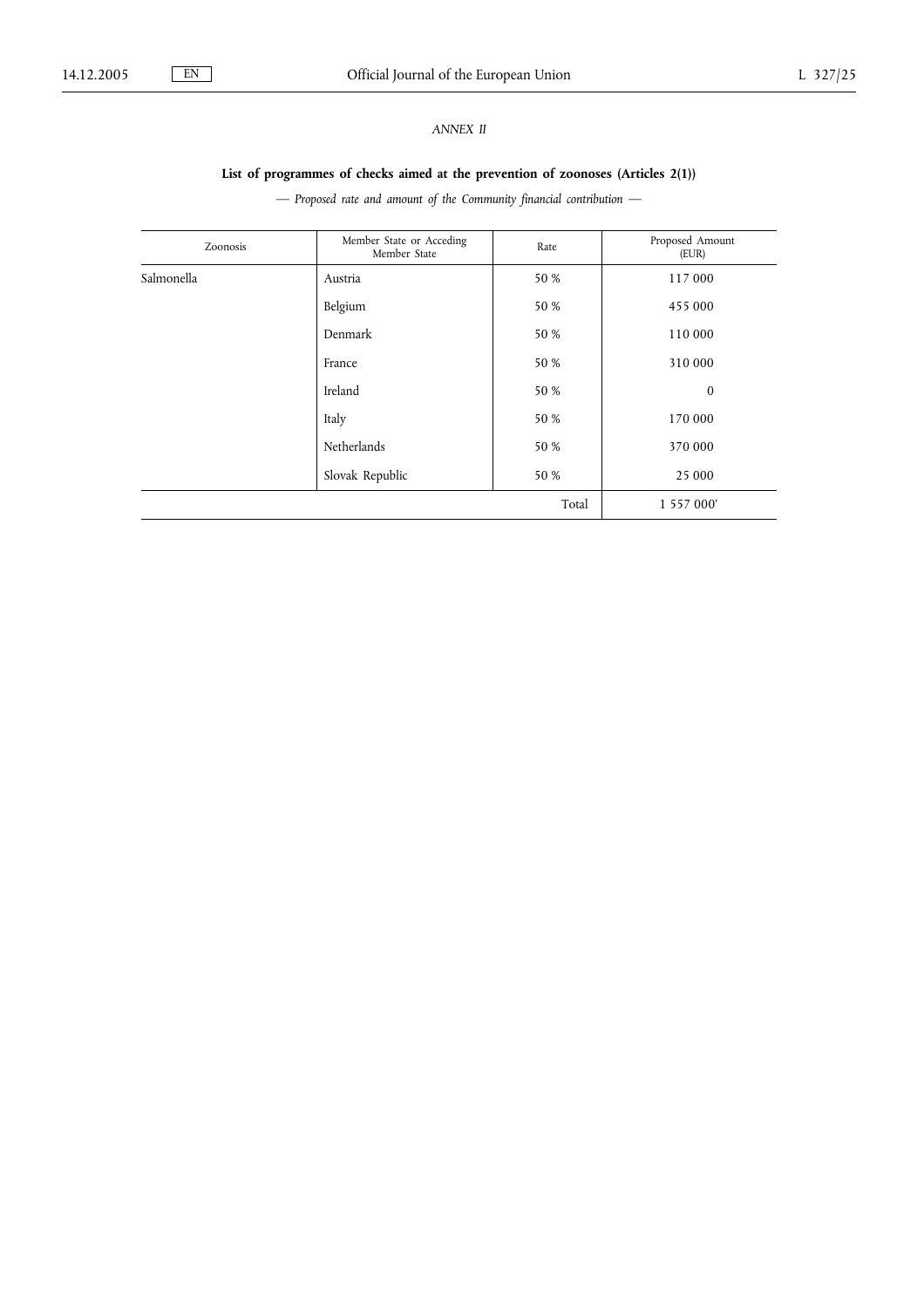*(Acts adopted under Title V of the Treaty on European Union)*

#### **COUNCIL COMMON POSITION 2005/888/CFSP**

#### **of 12 December 2005**

#### **concerning specific restrictive measures against certain persons suspected of involvement in the assassination of former Lebanese Prime Minister Rafiq Hariri**

THE COUNCIL OF THE EUROPEAN UNION,

2. Paragraph 1 shall not oblige a Member State to refuse its own nationals entry into its territory.

Having regard to the Treaty on European Union, and in particular Article 15 thereof,

Whereas:

- (1) On 31 October 2005, the United Nations Security Council adopted Resolution 1636 (2005), (UNSCR 1636 (2005)) acknowledging the report of the UN International Investigation Commission chaired by Mr Detlev Mehlis on the 14 February 2005 terrorist bombing in Beirut, Lebanon, that killed 23 people, including former Lebanese Prime Minister Rafiq Hariri, and caused injury to dozens of people (the Investigation Commission).
- (2) UNSCR 1636 (2005) imposes measures to prevent the entry into or transit through Member States*'* territories of, and the freezing of funds and economic resources of, persons registered by the Committee of the Security Council established by paragraph 3(b) of UNSCR 1636 (2005) (the Committee) as suspected of involvement in the planning, sponsoring, organising or perpetrating of the terrorist bombing.
- (3) On 7 November 2005, the Council adopted its conclusions on Syria and Lebanon. The Council deplored the clear indication that Syria had not cooperated fully with the investigating team and called upon Syria to cooperate unconditionally with the investigators.
- (4) Action by the Community is needed in order to implement certain measures,

HAS ADOPTED THIS COMMON POSITION:

#### *Article 1*

1. Member States shall take the necessary measures to prevent the entry into, or transit through, their territories of the natural persons listed in the Annex to this Common Position.

3. Paragraph 1 shall not apply where the Committee determines, in advance and on a case by case basis, that such travel is justified on the grounds of humanitarian need, including religious obligation, or where the Committee concludes that an exemption would further the objectives of UNSCR 1636 (2005).

4. In cases where, pursuant to paragraph 3 and in line with the determinations of the Committee, a Member State authorises the entry into, or transit through, its territory of persons listed in the Annex, the authorisation shall be limited to the purpose for which it is given and to the persons concerned thereby.

### *Article 2*

1. All funds and economic resources belonging to, owned, held or controlled by the natural persons listed in the Annex, or held by entities owned or controlled directly or indirectly by such persons or by any persons acting on their behalf or at their direction, as listed in the Annex, shall be frozen.

2. No funds or economic resources shall be made available, directly or indirectly, to or for the benefit of the persons and entities listed in the Annex.

3. Provided they have been approved by the Committee, exemptions may be made for funds and economic resources which are:

- (a) necessary for basic expenses, including payments for foodstuffs, rent or mortgage, medicines and medical treatment, taxes, insurance premiums, and public utility charges;
- (b) intended exclusively for payment of reasonable professional fees and reimbursement of incurred expenses associated with the provision of legal services;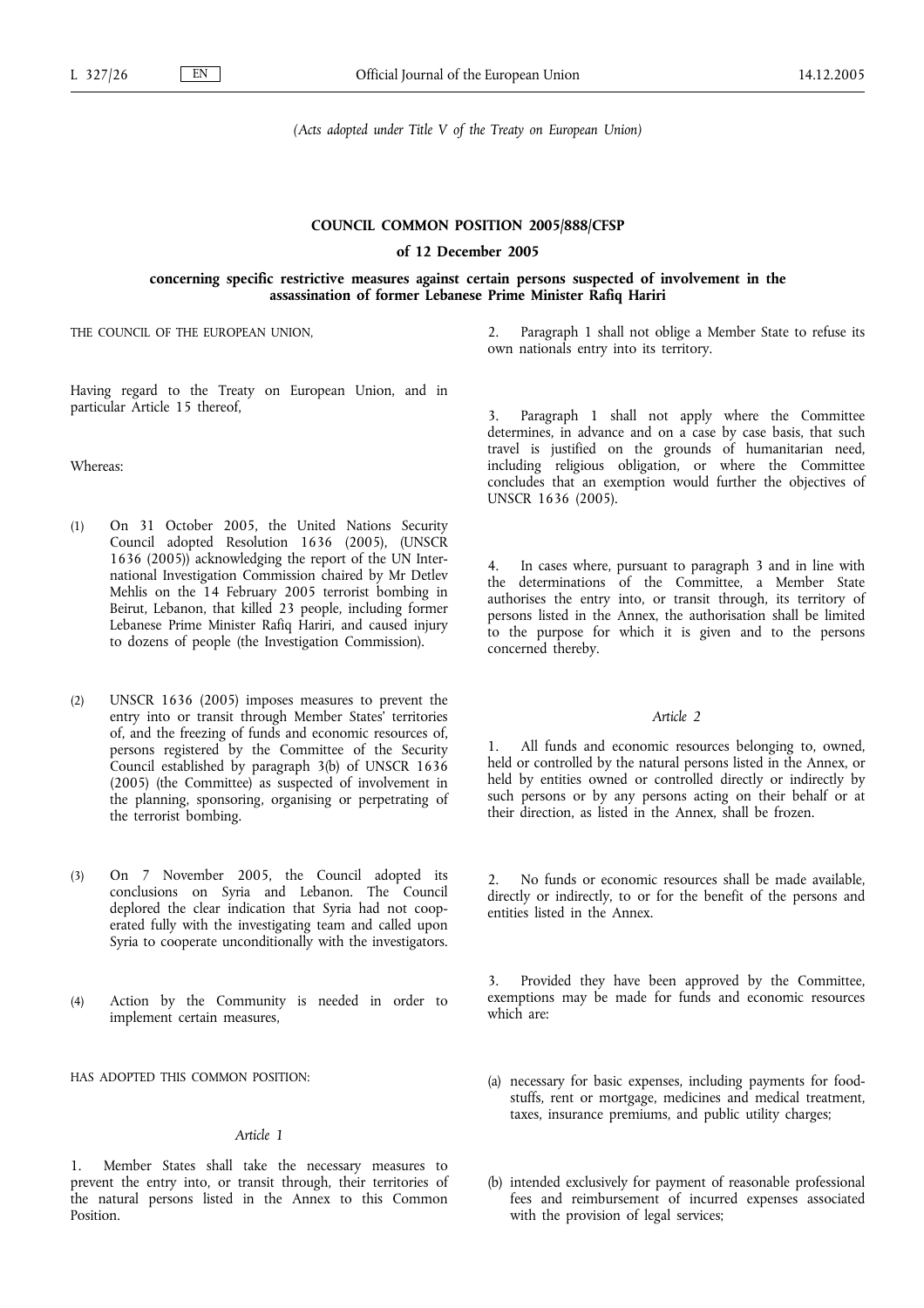(c) intended exclusively for payment of fees or service charges, for routine holding or maintenance of frozen funds or economic resources.

4. Paragraph 2 shall not apply to the addition to frozen accounts of interest or other earnings on those accounts, provided that any such interest and other earnings continue to be subject to paragraph 1.

#### *Article 3*

1. Member States shall ensure, in accordance with applicable law, that if a natural person listed in the Annex is found within their territory, such person be available for interview by the Investigation Commission if that Commission so requests.

2. Member States shall cooperate fully, in accordance with applicable law, with any international investigation related to the funds or economic resources or financial transactions of persons or entities listed in the Annex, including through sharing of financial information.

#### *Article 4*

The Council shall establish the list of relevant persons and related entities and persons contained in the Annex and implement any modifications thereof on the basis of the determinations made by the Committee.

#### *Article 5*

This Common Position shall take effect on the date of its adoption.

#### *Article 6*

This Common Position shall be published in the *Official Journal of the European Union*.

Done at Brussels, 12 December 2005.

*For the Council The President* J. STRAW

#### *ANNEX*

#### **List of natural persons and entities referred to in Articles 1, 2 and 3**

(Annex to be completed after the persons and entities have been registered by the Committee established by paragraph 3(b) of UNSCR 1636 (2005))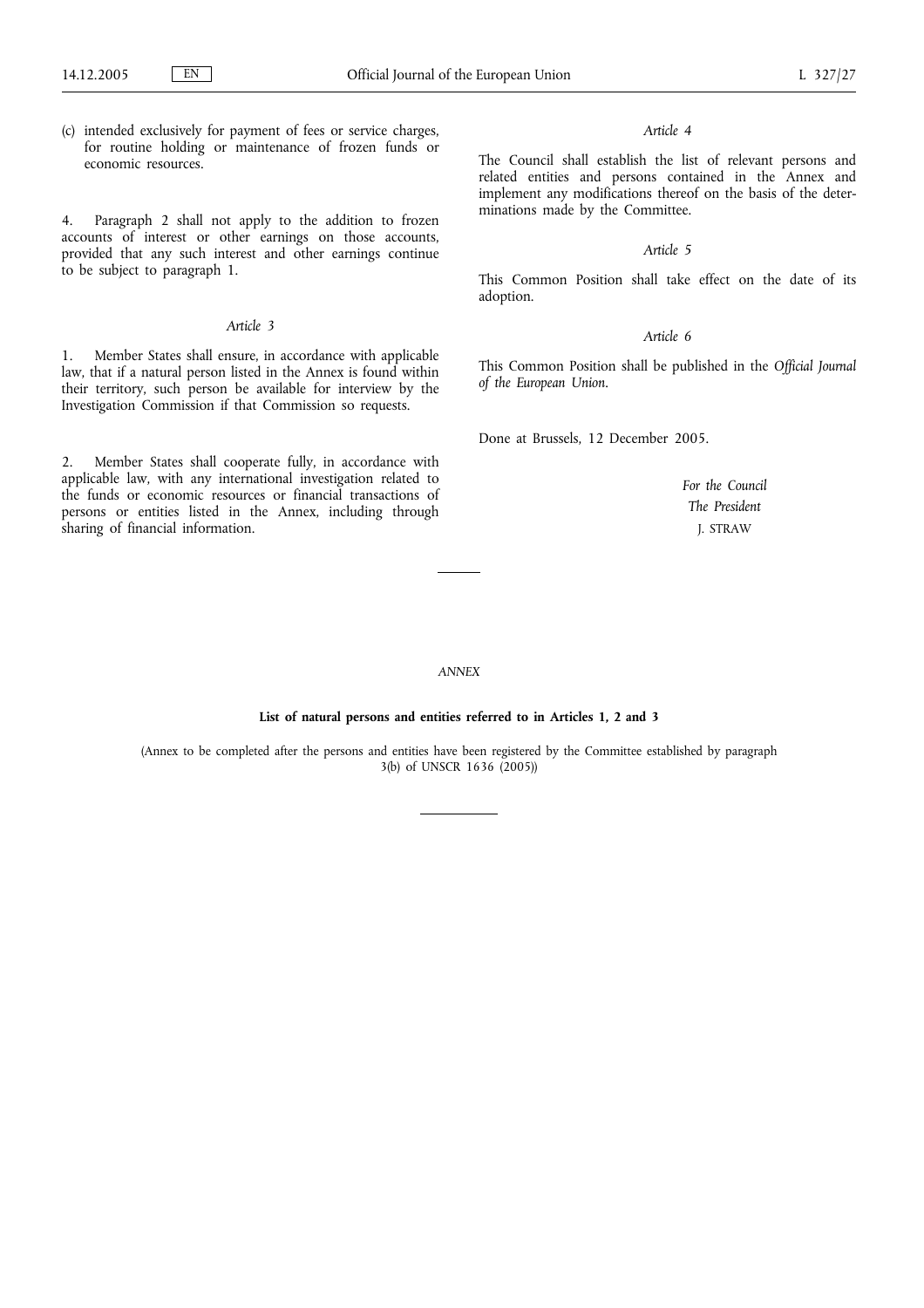#### **COUNCIL JOINT ACTION 2005/889/CFSP**

**of 12 December 2005**

**on establishing a European Union Border Assistance Mission for the Rafah Crossing Point (EU BAM Rafah)**

THE COUNCIL OF THE EUROPEAN UNION,

Having regard to the Treaty on European Union, and in particular Article 14 and the third subparagraph of Article 25 thereof,

Whereas:

- (1) The European Union, as part of the Quartet, is committed to assisting and facilitating the implementation of the Roadmap, which lays out reciprocal steps by the Israeli Government and the Palestinian Authority in the political, security, economic, humanitarian, and institution-building fields, that will result in the emergence of an independent, democratic, and viable Palestinian state living side by side in peace and security with Israel and its other neighbours.
- (2) Following Israel's unilateral disengagement from Gaza, the Government of Israel is no longer present at the Rafah Crossing Point and the terminal is closed apart from exceptional cases.
- (3) The European Council of 17 and 18 June 2004 reaffirmed the readiness of the EU to support the Palestinian Authority in taking responsibility for law and order, and in particular, in improving its civil police and law enforcement capacity.
- (4) The Council of 7 November 2005 reiterated the EU's support for the work of the Quartet Special Envoy for Disengagement, and welcomed his recent report to members of the Quartet. The Council also noted his letter of 2 November 2005 in which he requested on behalf of the parties that the EU consider playing a Third Party monitoring role at the Rafah Crossing Point on the Gaza-Egypt border. The Council noted the EU's willingness in principle to provide assistance with the operation of crossings at Gaza's border on the basis of an agreement between the parties.
- (5) The opening of the Rafah Crossing Point has economic, security and humanitarian implications.
- (6) The EU has identified as a priority the building up of a Palestinian customs administration in EC-Palestinian cooperation. The Community has provided assistance to the Palestinian border management and has an established tripartite dialogue on customs issues with the Government of Israel and the Palestinian Authority. The Palestinian Authority is engaged in developing detailed plans for border security procedures with the support of the USA and Israel.
- (7) On 24 October 2005 the Palestinian Prime Minister sent a letter to the European Commissioner for External Relations and European Neighbourhood Policy in which he requested the EC's assistance in such areas as capacity building of Palestinian personnel at the Rafah crossing point, the development and installation of needed systems and equipment, and providing advice and support of Palestinian officials on duty at the Rafah Crossing Point.
- (8) On 15 November 2005 the Government of Israel and the Palestinian Authority concluded an Agreement on Movement and Access at border crossing points with Gaza, which, *inter alia*, indicated the role of the EU as a third party regarding the operation of the relevant crossing points.
- (9) In letters of invitation, on 20 November 2005 and on 23 November 2005 respectively, the Palestinian Authority and the Government of Israel invited the EU to establish a European Union Border Assistance Mission for the Rafah Crossing Point (EU BAM Rafah).
- (10) The European Union mission will be complementary and will bring added value to current international efforts, as well as develop synergies with ongoing European Community and Member States efforts. The mission will seek coherence and coordination with the capacitybuilding actions of the Community, notably in the domain of customs administration.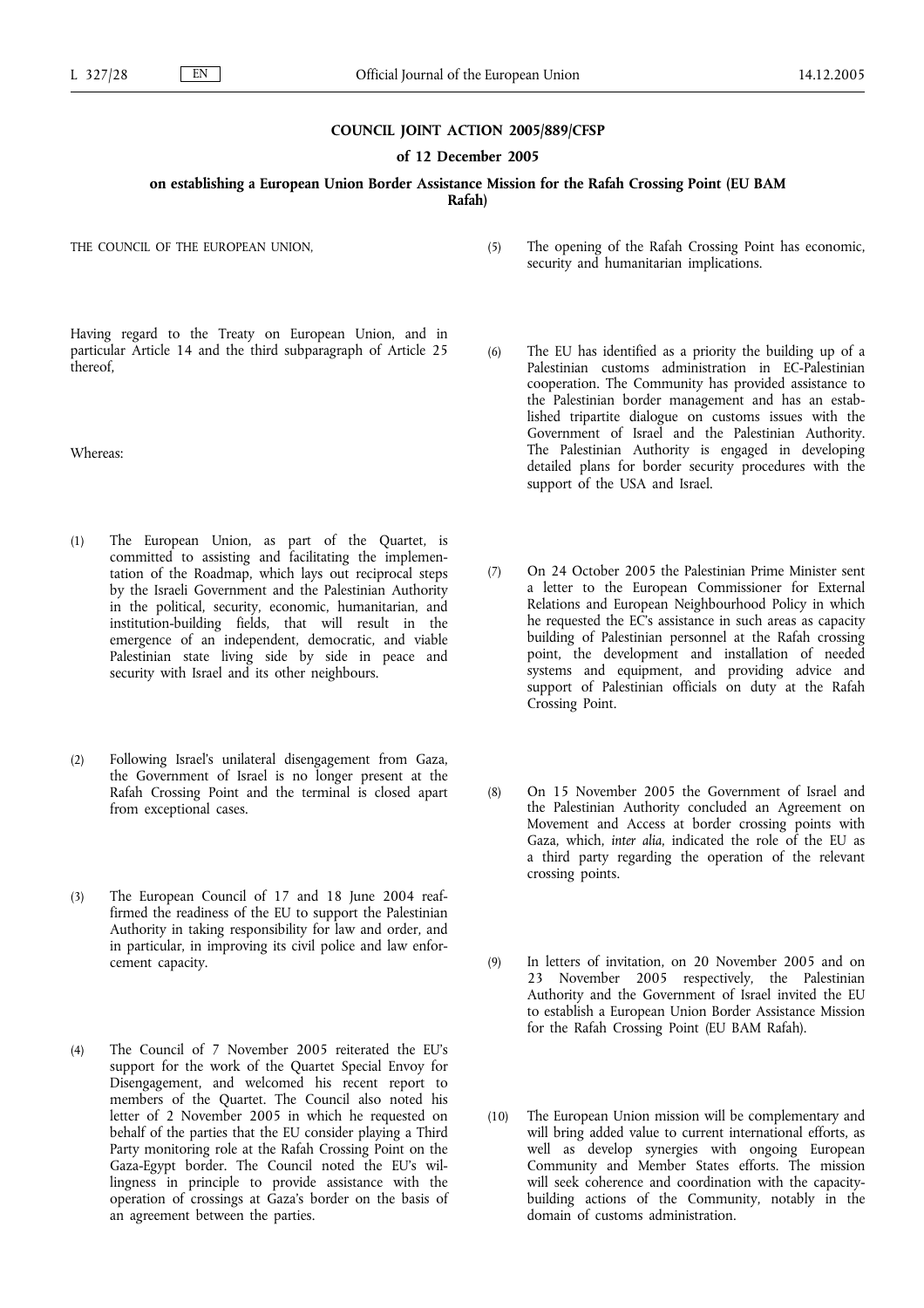- (11) The mission will be set in the wider context of the EU and of the international community's effort to support the Palestinian Authority in taking responsibility for law and order, and in particular, in improving its civil police and law enforcement capacity.
- (12) Appropriate liaison with the European Union Police Mission for the Palestinian Territories, referred to as the European Union Coordinating Office for Palestinian Police Support (EUPOL COPPS)<sup>(1</sup>), should be ensured.
- (13) The mission will implement its mandate in the context of a situation which poses a threat to law and order, the security and safety of individuals, and to the stability of the area and which could harm the objectives of the Common Foreign and Security Policy as set out in Article 11 of the Treaty.
- (14) Security is a prime and continuing concern and appropriate arrangements to ensure security should be adopted.
- (15) In conformity with the guidelines of the European Council meeting in Nice on 7 to 9 December 2000, this Joint Action should determine the role of the Secretary-General/High Representative, in accordance with Articles 18 and 26 of the Treaty.
- (16) Article 14(1) of the Treaty calls for the indication of a financial reference amount for the whole period of implementation of the Joint Action. The indication of amounts to be financed by the Community budget illustrates the will of the political authority and is subject to the availability of commitment appropriations during the respective budget year,

HAS ADOPTED THIS JOINT ACTION:

#### *Article 1*

#### **Mission**

1. A European Union Border Assistance Mission for the Rafah Crossing Point (EU BAM Rafah) is hereby established, with an operational phase beginning on 25 November 2005.

2. EU BAM Rafah shall operate in accordance with the mission statement as set out in Article 2.

#### *Article 2*

#### **Mission statement**

The aim of EU BAM Rafah is to provide a Third Party presence at the Rafah Crossing Point in order to contribute, in cooperation with the Community's institution-building efforts, to the opening of the Rafah Crossing Point and to build up confidence between the Government of Israel and the Palestinian Authority.

To this end, EU BAM Rafah shall:

- (a) actively monitor, verify and evaluate the Palestinian Authority's performance with regard to the implementation of the Framework, Security and Customs Agreements concluded between the Parties on the operation of the Rafah terminal;
- (b) contribute, through mentoring, to building up the Palestinian capacity in all aspects of border management at Rafah;
- (c) contribute to the liaison between the Palestinian, Israeli and Egyptian authorities in all aspects regarding the management of the Rafah Crossing Point.

EU BAM Rafah shall implement the responsibilities entrusted to it in the Agreements between the Government of Israel and the Palestinian Authority regarding the management of the Rafah Crossing Point. It shall not undertake substitution tasks.

#### *Article 3*

#### **Duration**

The mission will have a duration of 12 months.

#### *Article 4*

#### **Structure of the mission**

EU BAM Rafah shall consist of the following elements:

- (a) Head of Mission, assisted by an advisory staff;
- (b) Monitoring and Operations Department;
- (c) Administration Services Department.

These elements shall be developed in the Concept of Operations (CONOPS) and Operation Plan (OPLAN). The Council shall approve the CONOPS and the OPLAN.

<sup>(</sup> 1) Council Joint Action 2005/797/CFSP of 14 November 2005 (OJ L 300, 17.11.2005, p. 65).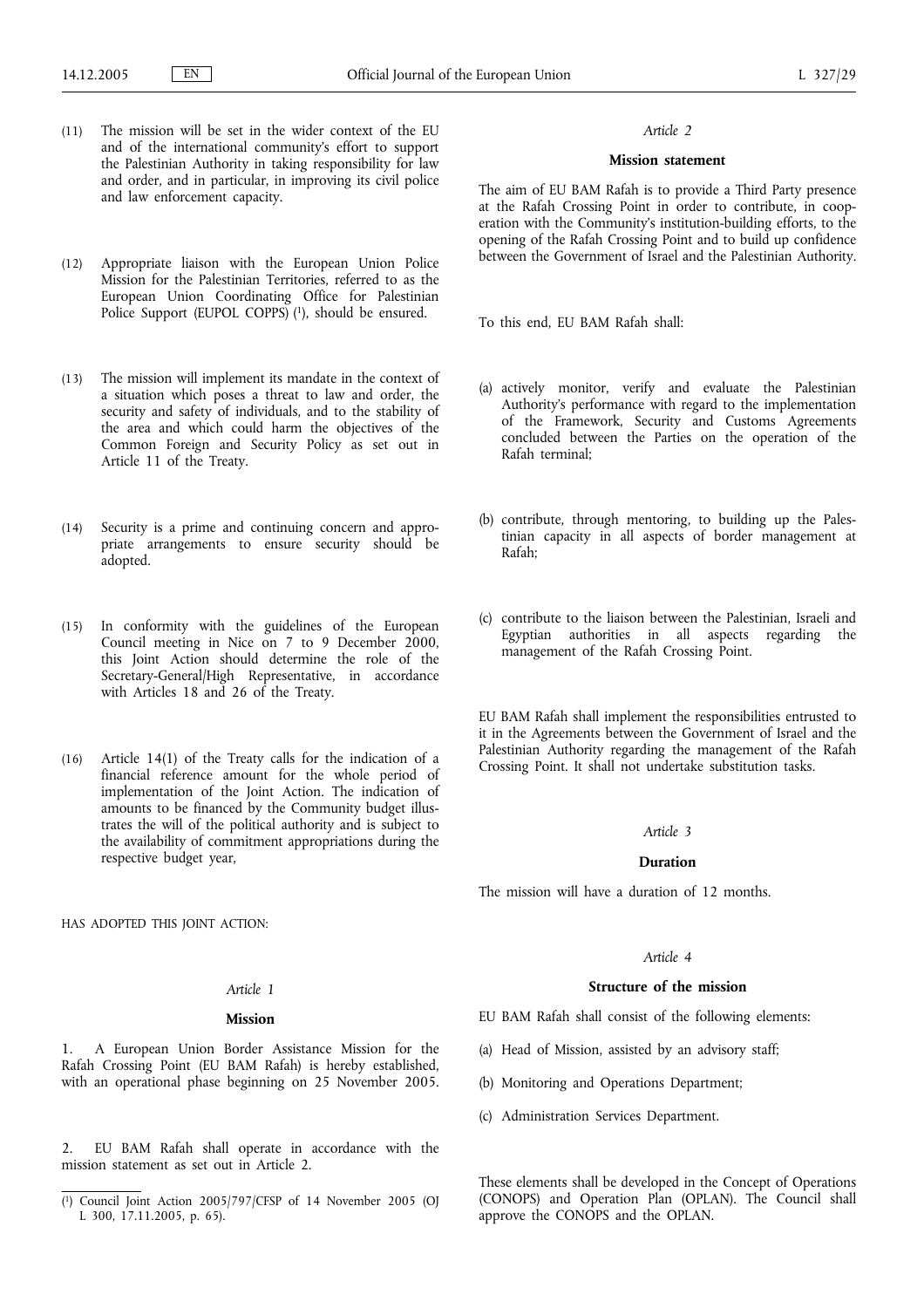## **Head of Mission**

Major General Pietro Pistolese is hereby appointed Head of Mission of EU BAM Rafah.

2. The Head of Mission shall exercise Operational Control over EU BAM Rafah and assume the day-to-day management of EU BAM Rafah and coordination of EU BAM Rafah activities including the management of security of EU BAM Rafah personnel, resources and information.

3. The Head of Mission shall be responsible for disciplinary control over the EU BAM Rafah personnel. For seconded personnel, disciplinary action shall be exercised by the national or EU authority concerned.

4. The Head of Mission shall sign a contract with the Commission.

The Head of Mission shall ensure appropriate visibility of the EU presence.

## *Article 6*

#### **Planning phase**

1. During the planning phase of the mission, a planning team shall be established and shall comprise the Head of Mission, who shall lead the planning team, and the necessary personnel to deal with functions ensuing from established needs of the mission.

2. A comprehensive risk assessment shall be carried out as a priority in the planning process and shall be updated as necessary.

The planning team shall draw up an OPLAN and develop all technical instruments necessary to execute the mission. The OPLAN shall take into account the comprehensive risk assessment and shall include a security plan.

#### *Article 7*

#### **EU BAM Rafah personnel**

1. The numbers and competence of EU BAM Rafah personnel shall be consistent with the mission statement set out in Article 2 and the structure set out in Article 4.

2. EU BAM Rafah personnel shall be seconded by Member States or EU institutions. Each Member State shall bear the costs related to EU BAM Rafah personnel seconded by it, including salaries, medical coverage, travel expenses to and from the mission area, and allowances other than per diems.

3. International and local staff shall be recruited on a contractual basis by EU BAM Rafah as required.

4. Third States may also, as appropriate, second mission personnel. Each seconding third State shall bear the costs related to any of the personnel seconded by it, including salaries, medical coverage, allowances, high-risk insurance and travel expenses to and from the mission area.

5. All personnel shall remain under the authority of the appropriate sending State or EU institution and shall carry out their duties and act in the interest of the mission. All personnel shall respect the security principles and minimum standards established by Council Decision 2001/264/EC of 19 March 2001 adopting the Council's security regulations (1).

6. EU police officers will wear national uniforms and EU insignia as appropriate and other members of the mission will wear identification as appropriate, subject to the decision by the Head of Mission, taking into account security considerations.

#### *Article 8*

#### **Status of EU BAM RAFAH personnel**

1. Where required, the status of EU BAM Rafah personnel, including, where appropriate, the privileges, immunities and further guarantees necessary for the completion and smooth functioning of EU BAM Rafah shall be subject of an agreement to be concluded in accordance with the procedure laid down in Article 24 of the Treaty. The Secretary-General/High Representative, assisting the Presidency, may negotiate such arrangements on its behalf.

2. Member State or EU institution having seconded a staff member shall be responsible for answering any claims, from or concerning the staff member, linked to the secondment. The Member State or EU institution in question shall be responsible for bringing any action against the secondee.

3. The conditions of employment and the rights and obligations of international and local staff shall be laid down in the contracts between the Head of Mission and the staff member.

<sup>(</sup> 1) OJ L 101, 11.4.2001, p. 1. Decision as last amended by Decision 2005/571/EC (OJ L 193, 23.7.2005, p. 31).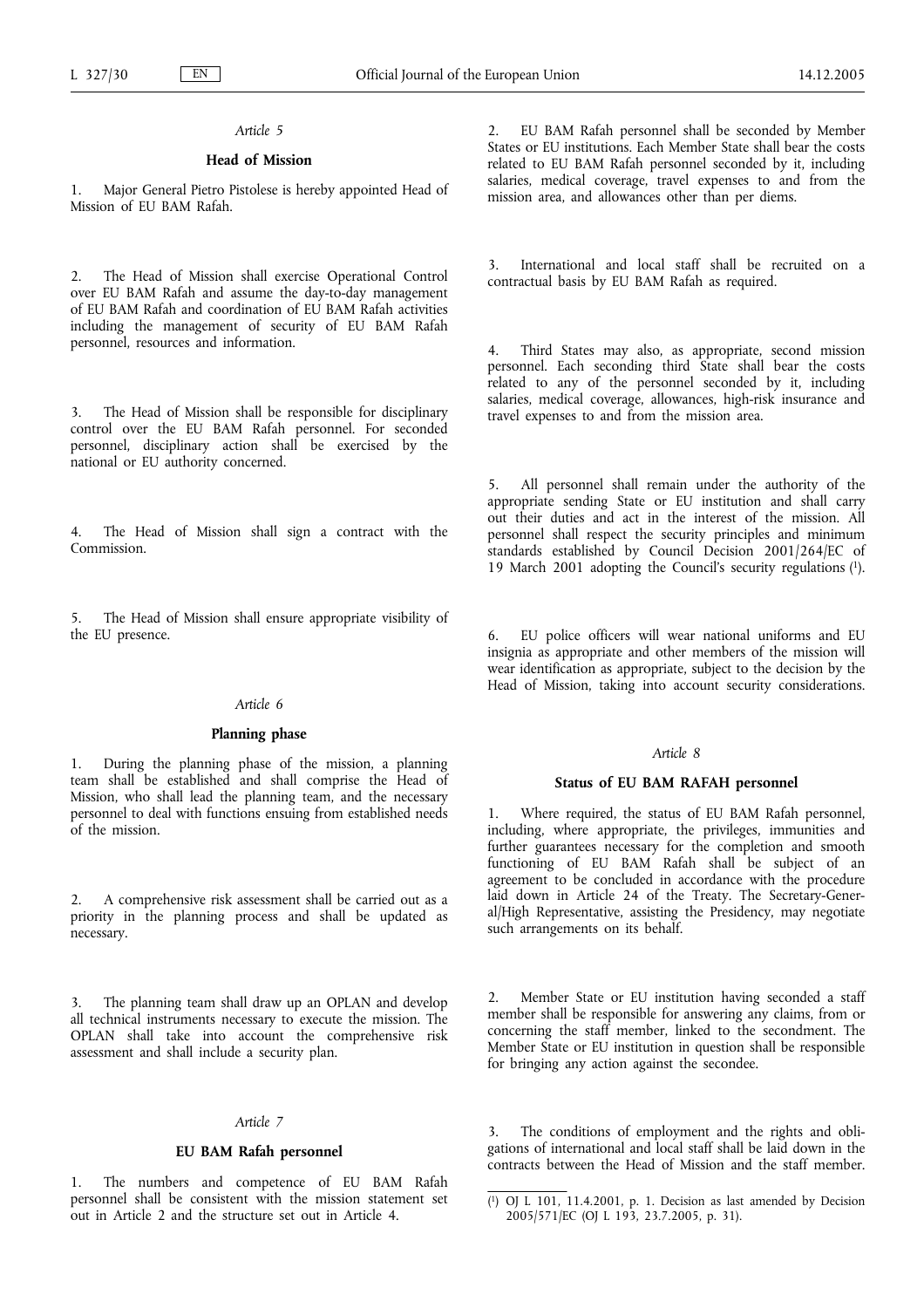## **Chain of command**

1. EU BAM Rafah shall have a unified chain of command, as a crisis management operation.

2. The Political and Security Committee (PSC) shall provide the political control and strategic direction.

3. The Secretary-General/High Representative shall give guidance to the Head of Mission through the EU Special Representative.

4. The Head of Mission shall lead EU BAM Rafah and assume its day-to-day management.

5. The Head of Mission shall report to the Secretary-General/High Representative through the EU Special Representative.

6. The EU Special Representative shall report to the Council through the Secretary-General/High Representative.

#### *Article 10*

#### **Political control and strategic direction**

The PSC shall exercise, under the responsibility of the Council, the political control and strategic direction of the mission.

The Council hereby authorises the PSC to take the relevant decisions in accordance with Article 25 of the Treaty. This authorisation shall include the power to amend the OPLAN and the chain of command. It shall also include powers to take subsequent decisions regarding the appointment of the Head of Mission. The Council, assisted by the Secretary-General/High Representative, shall decide on the objectives and termination of the mission.

3. The PSC shall report to the Council at regular intervals.

4. The PSC shall receive reports by the Head of Mission regarding contributions to and the conduct of the mission, at regular intervals. The PSC may invite the Head of Mission to its meetings, as appropriate.

#### *Article 11*

## **Participation of third States**

1. Without prejudice to the decision-making autonomy of the EU and its single institutional framework, acceding States shall be invited and third States may be invited to contribute to EU BAM Rafah, provided that they bear the cost of the staff seconded by them, including salaries, medical coverage, allowances, high-risk insurance and travel expenses to and from the mission area, and contribute to the running costs of EU BAM Rafah, as appropriate.

2. Third States making contributions to EU BAM Rafah shall have the same rights and obligations in terms of day-to-day management of the mission as Member States taking part in the mission.

3. The Council hereby authorises the PSC to take the relevant decisions regarding the participation of third States, including their proposed contributions and to establish a Committee of Contributors.

4. Detailed arrangements regarding the participation of third States shall be subject of an agreement to be concluded in accordance with the procedures laid down in Article 24 of the Treaty. The Secretary-General/High Representative, assisting the Presidency, may negotiate such arrangements on its behalf. Where the EU and a third State have concluded an agreement establishing a framework for the participation of this third State in the EU crisis management operations, the provisions of such an agreement shall apply in the context of EU BAM Rafah.

#### *Article 12*

#### **Security**

1. The Head of Mission shall be responsible for the security of EU BAM Rafah and shall, in consultation with the Security Office of the General Secretariat of the Council, be responsible for ensuring compliance with minimum security requirements in conformity with the Council's security regulations.

2. EU BAM Rafah shall have a dedicated mission Chief Security Officer, assisted by a security team, reporting to the Head of Mission.

The Head of Mission shall consult with the PSC on security issues affecting the deployment of EU BAM Rafah as directed by the Secretary-General/High Representative.

4. EU BAM Rafah staff members shall undergo mandatory security training and medical checks prior to any deployment or travel to the mission area.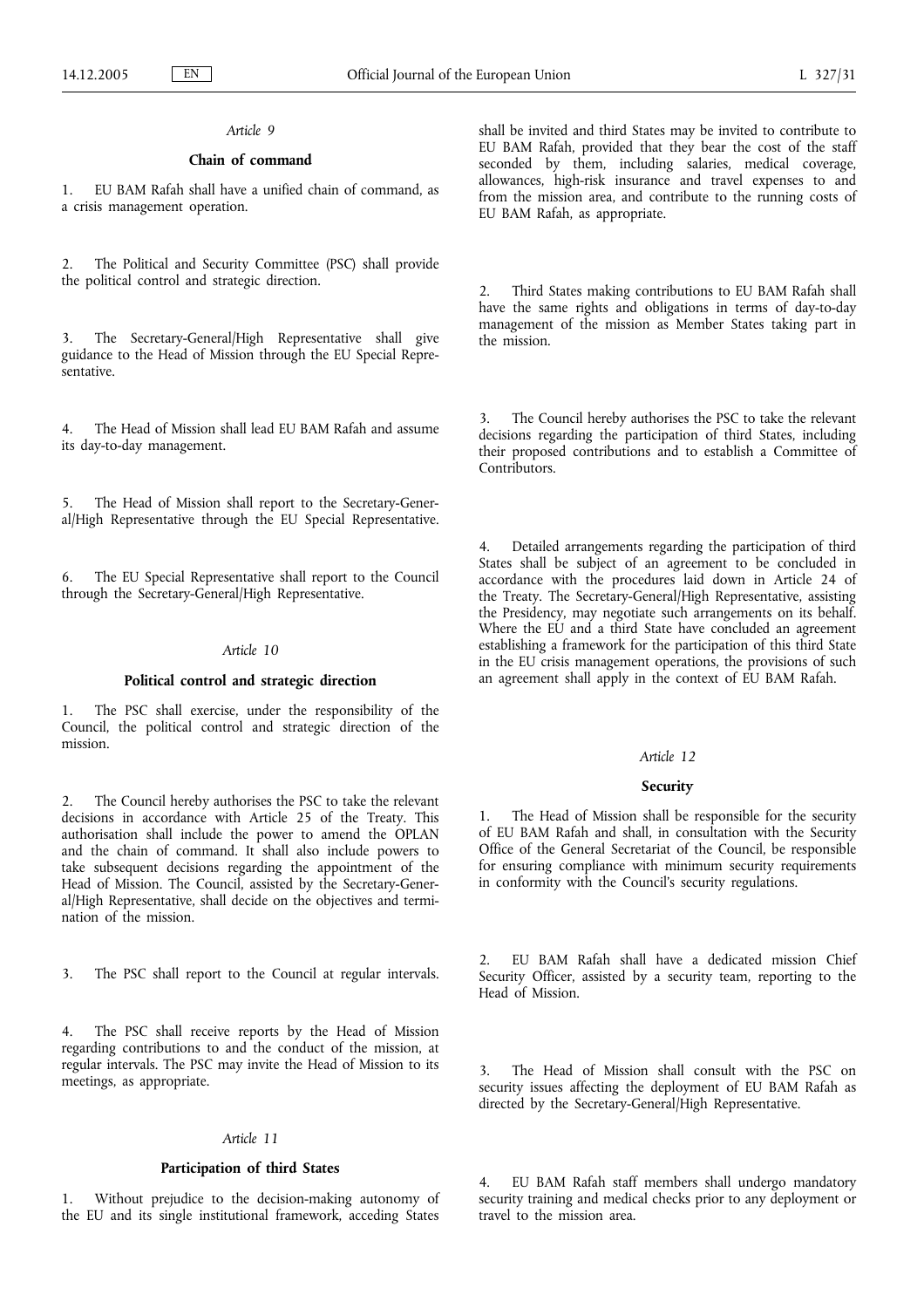#### **Financial arrangements**

The financial reference amount intended to cover the expenditure related to the mission shall be EUR 1 696 659 for 2005 and EUR 5 903 341 for 2006.

2. The expenditure financed by the amount referred to in paragraph 1 shall be managed in accordance with the procedures and rules applicable to the general budget of the EU with the exception that any pre-financing shall not remain the property of the Community. Nationals of third States contributing financially to the mission, host parties and, if required for the operational needs of the mission, of neighbouring countries shall be allowed to tender for contracts.

The Head of Mission shall report fully to, and be supervised by, the Commission on the activities undertaken in the framework of his contract.

4. The financial arrangements shall respect the operational requirements of EU BAM Rafah, including compatibility of equipment and interoperability of its teams.

5. Expenditure shall be eligible as of the date of entry into force of this Joint Action.

#### *Article 14*

#### **Community action**

1. The Council and the Commission shall, each in accordance with their respective powers, ensure consistency between the implementation of this Joint Action and the external activities of the Community in accordance with the second subparagraph of Article 3 of the Treaty. The Council and the Commission shall cooperate to this end.

2. The necessary coordination arrangements shall be put in place in the mission area, as appropriate, as well as in Brussels.

#### *Article 15*

#### **Release of classified information**

1. The Secretary-General/High Representative is authorised to release to third States associated with this Joint Action, as appropriate and in accordance with the operational needs of the mission, EU classified information and documents up to

the level 'RESTREINT UE' generated for the purposes of the mission, in accordance with the Council's security regulations.

2. In the event of a specific and immediate operational need, the Secretary-General/High Representative is also authorised to release to the local authorities EU classified information and documents up to the level 'RESTREINT UE' generated for the purposes of the mission, in accordance with the Council's security regulations. In all other cases, such information and documents shall be released to the local authorities in accordance with the procedures appropriate to their level of cooperation with the EU.

3. The Secretary-General/High Representative is authorised to release to third States associated with this Joint Action and to the local authorities EU non-classified documents related to the deliberations of the Council with regard to the mission covered by the obligation of professional secrecy pursuant to Article  $6(1)$  of the Council's Rules of Procedure  $(1)$ .

#### *Article 16*

#### **Entry into force**

This Joint Action shall enter into force on the date of its adoption.

It shall expire on 24 November 2006.

#### *Article 17*

#### **Review**

This Joint Action shall be reviewed by 30 September 2006 at the latest.

## *Article 18*

#### **Publication**

This Joint Action shall be published in the *Official Journal of the European Union*.

Done at Brussels, 12 December 2005.

*For the Council The President* J. STRAW

<sup>(</sup> 1) Council Decision 2004/338/EC, Euratom of 22 March 2004 adopting the Council's Rules of Procedure (OJ L 106, 15.4.2004, p. 22). Decision as amended by Decision 2004/701/EC, Euratom (OJ L 319, 20.10.2004, p. 15).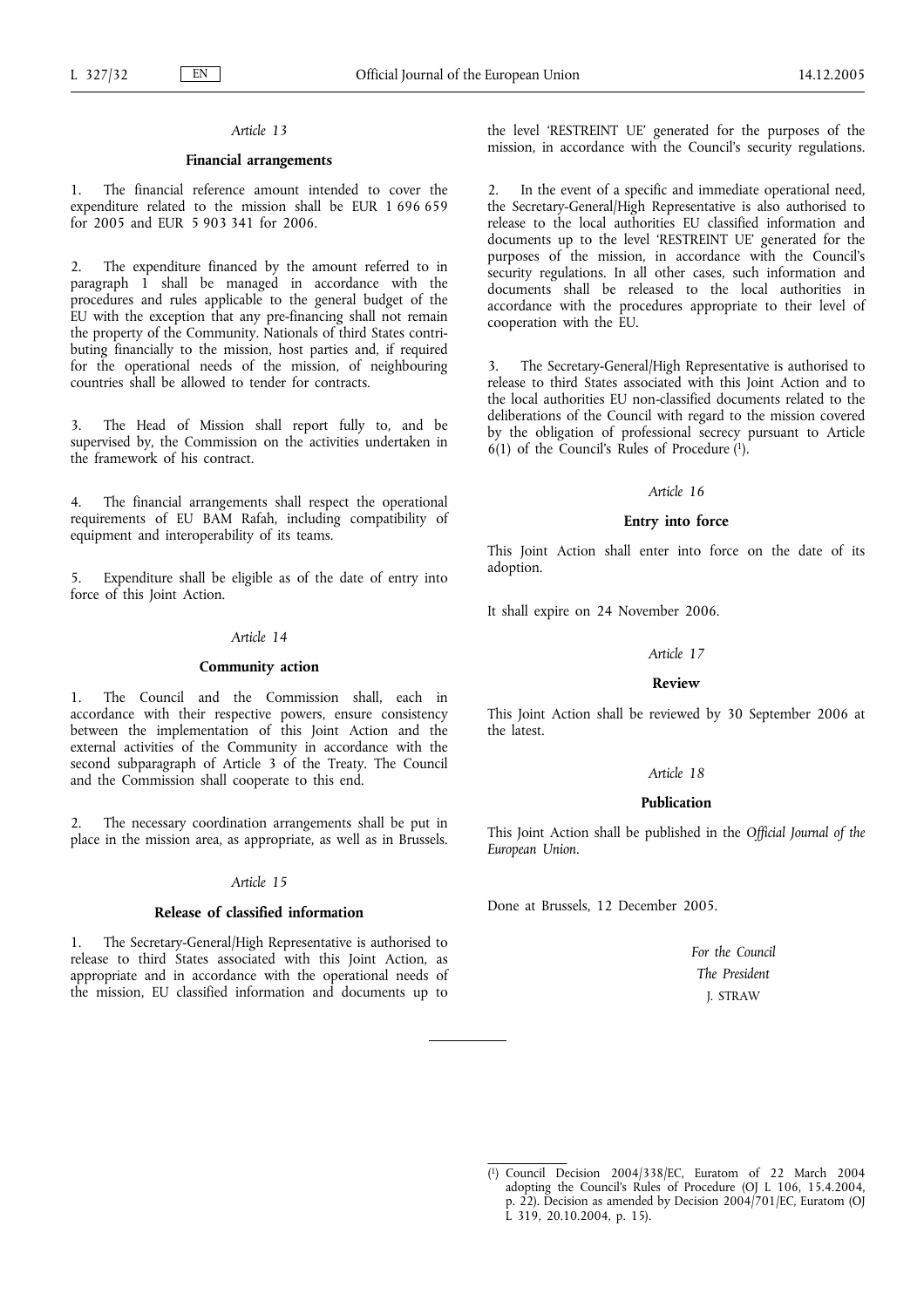#### **COUNCIL DECISION 2005/890/CFSP**

#### **of 12 December 2005**

#### **implementing Common Position 2004/179/CFSP concerning restrictive measures against the leadership of the Transnistrian region of the Republic of Moldova**

THE COUNCIL OF THE EUROPEAN UNION,

Having regard to Common Position 2004/179/CFSP (1), and in particular Article 2(1) thereof, in conjunction with Article 23(2) of the Treaty on European Union,

Whereas:

- (1) On 23 February 2004, the Council adopted Common Position 2004/179/CFSP.
- (2) On 26 August 2004, the Council adopted Common Position 2004/622/CFSP in order to extend the scope of the restrictive measures imposed by Common Position 2004/179/CFSP to persons responsible for the design and implementation of the intimidation and closure campaign against Latin-script Moldovan schools in the Transnistrian region.
- (3) On 21 February 2005, the Council adopted Common Position  $2005/147$  (CFSP  $(2)$ ) extending and amending Common Position 2004/179/CFSP.
- (4) Annex II to Common Position 2004/179/CFSP should be amended in recognition of the improvements in the

situation of Latin-script schools in some areas of the Transnistrian region,

HAS DECIDED AS FOLLOWS:

#### *Article 1*

Annex II to Common Position 2004/179/CFSP shall be replaced by the Annex to this Decision.

#### *Article 2*

This Decision shall take effect on the date of its adoption.

#### *Article 3*

This Decision shall be published in the *Official Journal of the European Union*.

Done at Brussels, 12 December 2005.

*For the Council The President* J. STRAW

 $(1)$ 1) OJ L 55, 24.2.2004, p. 68. Common Position as amended by Common Position 2004/622/CFSP (OJ L 279, 28.8.2004, p. 47).

<sup>(</sup> 2) OJ L 49, 22.2.2005, p. 31.